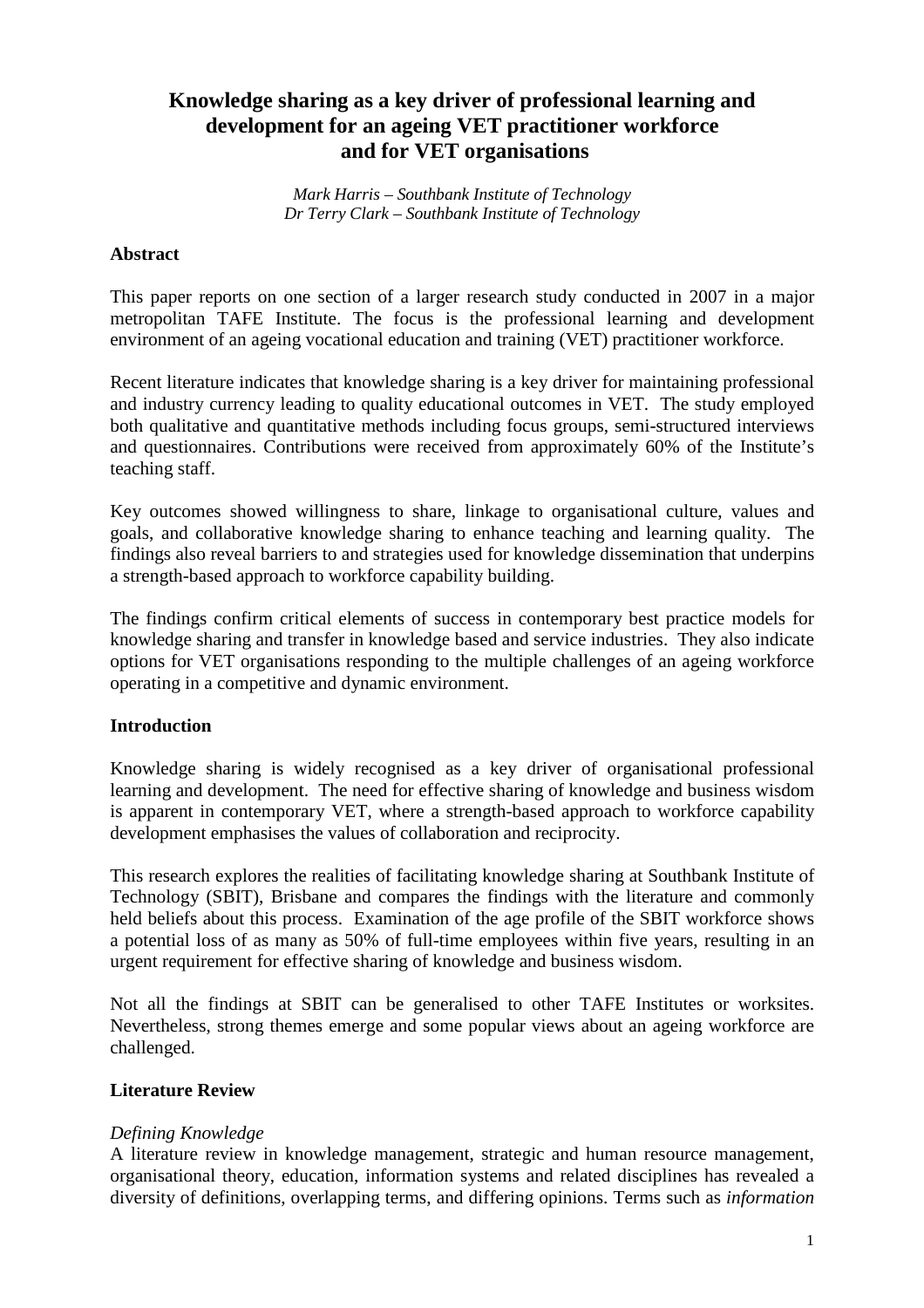and *knowledge* appear to be used almost interchangeably by some researchers and practitioners (Hedlund, 1994; Kogut & Zander, 1992; Lehner, 1990; Stewart, 1997). Moreover, Snowden (1997) asserts that definitions to delineate the terms would not be productive, useful or accurate. Davenport, De Long and Beers (1998) too suggest that practitioners would not benefit from conceptualising such terms. Consequently, this debate has added to some confusion and epistemological conflict in the study of knowledge (Nunes, Annansingh, Eaglestone, & Wakefield, 2006, p104).

Interestingly, the literature review has strongly confirmed that conceptual definitions are developed and that *information* and *knowledge* albeit related, are conceptually and operationally distinct constructs. For example, DeGreene (1982, p.65) adopts a hierarchical approach to differentiate information from knowledge and describes that information consists of data organised for some useful purpose, whereas, knowledge can be thought of as the actual application of information to fulfil a purpose. Working from this model, Chennamaneni (2006) notes that data represents raw numbers, factual measurements and simple observations and therefore, it has no context and is not directly important (Zack, 1999). The next characteristic information, involves data being positioned in a significant and organised context (Zack, 1999). In other words, when data is analysed, classified and explained, it then becomes information (Seng, Zannes, & Pace, 2002). Finally, knowledge is progressively developed through the exposure of meaningful information; or the understanding, consciousness, awareness acquired through learning, investigation, examination or experience over a lifetime (Zeleny, 2000).

Whilst there is general agreement on the hierarchical approach of knowledge, Tuomi's (1999) analysis is sufficiently provoking to caution us from being unduly enthusiastic about its merits. Specifically, he advances the notion and states that knowledge is an antecedent to data and information and thus, questions the positioning of knowledge at the top of the sequence. Upon closer examination, he contends that knowledge must be present before information can be conceived from it, before data can be collected from it and that raw data does not exist, since all data is influenced by knowledge processes and thoughts that lead to its identification and collection (Chennamaneni, 2006, p.10). This no doubt reflects the proposition that knowledge is created and resides in the minds of individuals and that data and information is shared when knowledge is processed by individuals and expressed and organised in a variety of forms (Bender & Fish, 2000; Alavi & Leidner, 2001).

Further, alternative definitions of knowledge are offered in this literature. For instance, Davenport and Prusak (1998, p5) define knowledge as a fluid mix of framed experience, values, contextual information and expert insight that provides a framework for evaluating and incorporating new experiences and information. Based on this definition, knowledge is developed through information that is validated and profoundly meaningful within a prescribed framework of experiences, values and insights (Davenport & Prusak, 1998). Also, Nokaka and Takeuchi (1995, p.58) define knowledge as a dynamic human process of justifying personal belief toward the truth. Although broad in nature, they regard information as a flow of messages and knowledge is developed when the flow of messages is anchored on the cognitive abilities, beliefs and commitment of the person who holds it (Nokaka & Takeuchi, 1995, p. 58 -59).

However, Tsoukas and Vladimirou (2001) and Gourlay (2001) contend that there is little discussion in the preceding definitions of how information is processed or transformed into knowledge, or when does information acquire meaning and is established as a belief, and how information is constructively mixed with experience and insight and then what structure does knowledge take, nor how individuals draw on knowledge. Moreover, Tsoukas and Vladimirou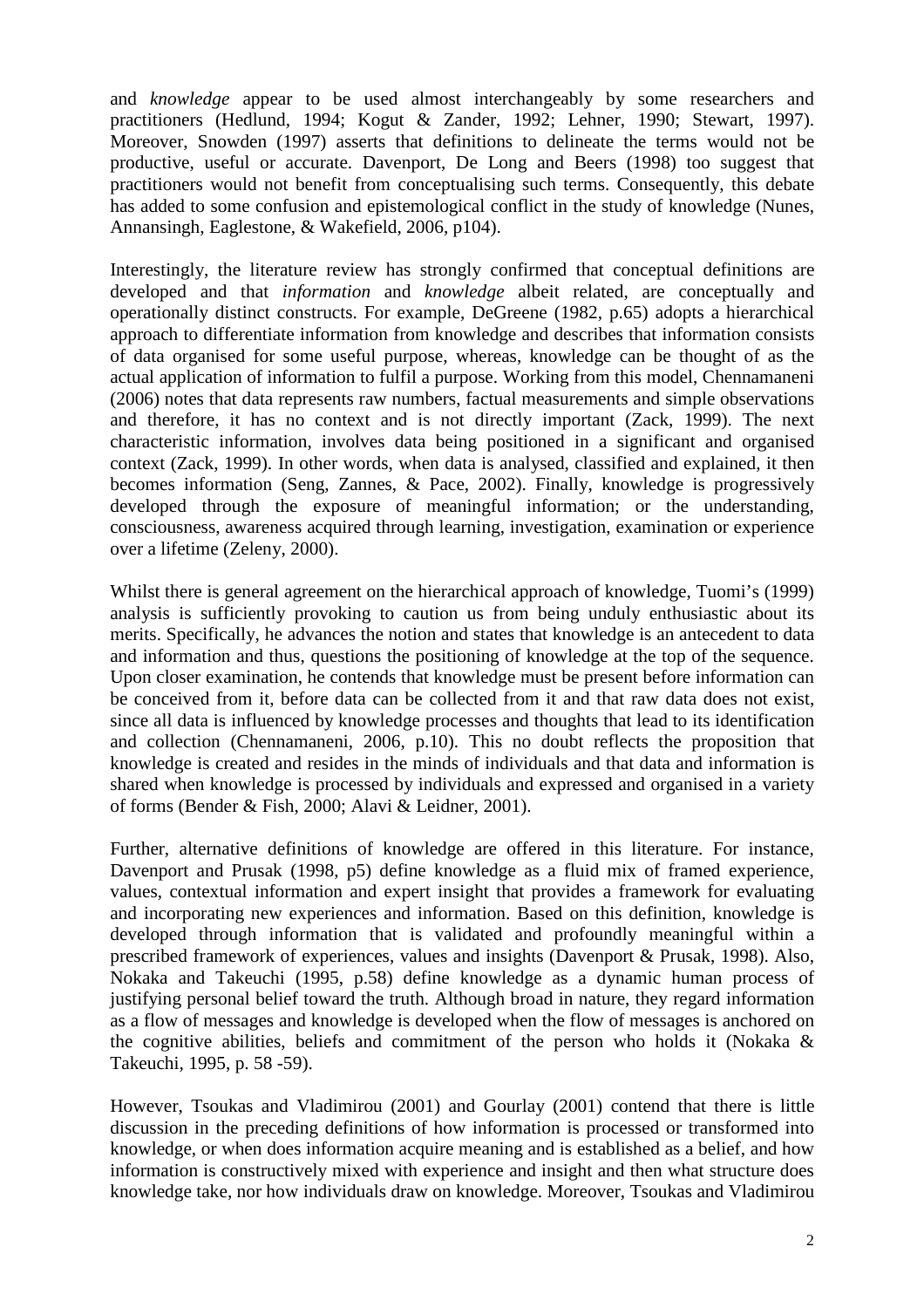(2001, p.974) believe that Davenport and Prusak have grouped too many concepts into knowledge and is devoid of identifying their relationships and thus, have risked making knowledge an all-encompassing and, therefore, little-revealing concept. Despite their view, most of the published research to date has adopted the Davenport and Prusak (1998) definition of knowledge (Chennamaneni, 2006).

#### *Categories of Knowledge*

Largely through the work of Polanyi (1966) who classified knowledge into the categories: explicit and tacit, Nonaka and Takeuchi (1995) state that explicit knowledge, is knowledge that can be formalised, well-known, captured, categorised, stored, codified, and can be easily communicated or disseminated between individuals. It can be expressed in words and numbers and shared as data, scientific formulae and specifications (Nonaka & Konno, 1998, p41). Also, explicit knowledge is commonly referred to as theoretical, propositional, or articulated knowledge (Nonaka & Takeuchi, 1995). Some examples of explicit knowledge are found in commercial publications, organisational policies and procedures, work instructions, manuals, guidelines, process models, collaboration, e-mail, internet, intranet, database and groupware technologies (Srikanataiah & Koenig, 2000).

In contrast, tacit knowledge is highly personal and hard to formalise, making it difficult to communicate and share with others (Nonaka & Konno, 1998, p41). Additionally, tacit knowledge is referred to as hidden or non-verbalised, intuitive and unarticulated knowledge (Cavusgil, Calantone & Zhao, 2003). The most salient example of tacit knowledge resides in an individual's experience and actions, hunches and intuitions, values and ideals and therefore cannot be easily codified and is not readily transferred from one to another (Chennamaneni, 2006). Intuitively, Polanyi (1966, p4) encapsulates the fundamental nature of tacit knowledge in the phrase 'We know more than we can tell'. Further, tacit knowledge comprises of two dimensions: technical and cognitive (Nonaka, 1994). The technical dimension refers to 'know-how' and includes information, and expertise in crafts and skills that apply to specific contexts, while the cognitive dimension consists of schemata and mental models, deeply embedded beliefs, values, ideals and viewpoints which influence the way we view the world (Nonaka, 1994; Gore & Gore 1999).

Also, some critical discussions of tacit knowledge in this literature highlight the ongoing debate between tacit and implicit knowledge. According to Wilson (2002), implicit knowledge is expressible, whereas tacit knowledge is not. More importantly, Nunes, et al. (2006, p106) suggest that tacit knowledge can be translated into workplace heuristics and mnemonics that become implicit knowledge, that is, knowledge that is hidden within the organisation's policies and procedures, management and work practices. It may include human experiences and informal representations, such as images and visions and formal inferences from explicit knowledge. Schacter (1992) claims that in an organisational context, implicit knowledge is revealed in task performance without corresponding phenomenal awareness and is often unintentionally expressed and indirectly tapped. A literature review has established that the concepts of implicit knowledge and explicit knowledge are quite similar in meaning to unconscious and conscious knowledge and often are interchangeable.

Nonetheless, knowledge can also be viewed as individual, group and organisational (De Long & Fahey, 2000; Nonaka, 1994). Generally, knowledge exists in the individual's mind and physical skills, while knowledge from the collective actions of individuals resides in groups and organisations (Chennamaneni, 2006; Lam, 2000; Nonaka, 1994). Accordingly, one way to examine organisational knowledge is to say that the organisation's knowledge is the sum knowledge of the individuals. This is consistent with Nonaka's (1994) 'knowledge spiral', where he states the creation of organisational knowledge occurs from interactions among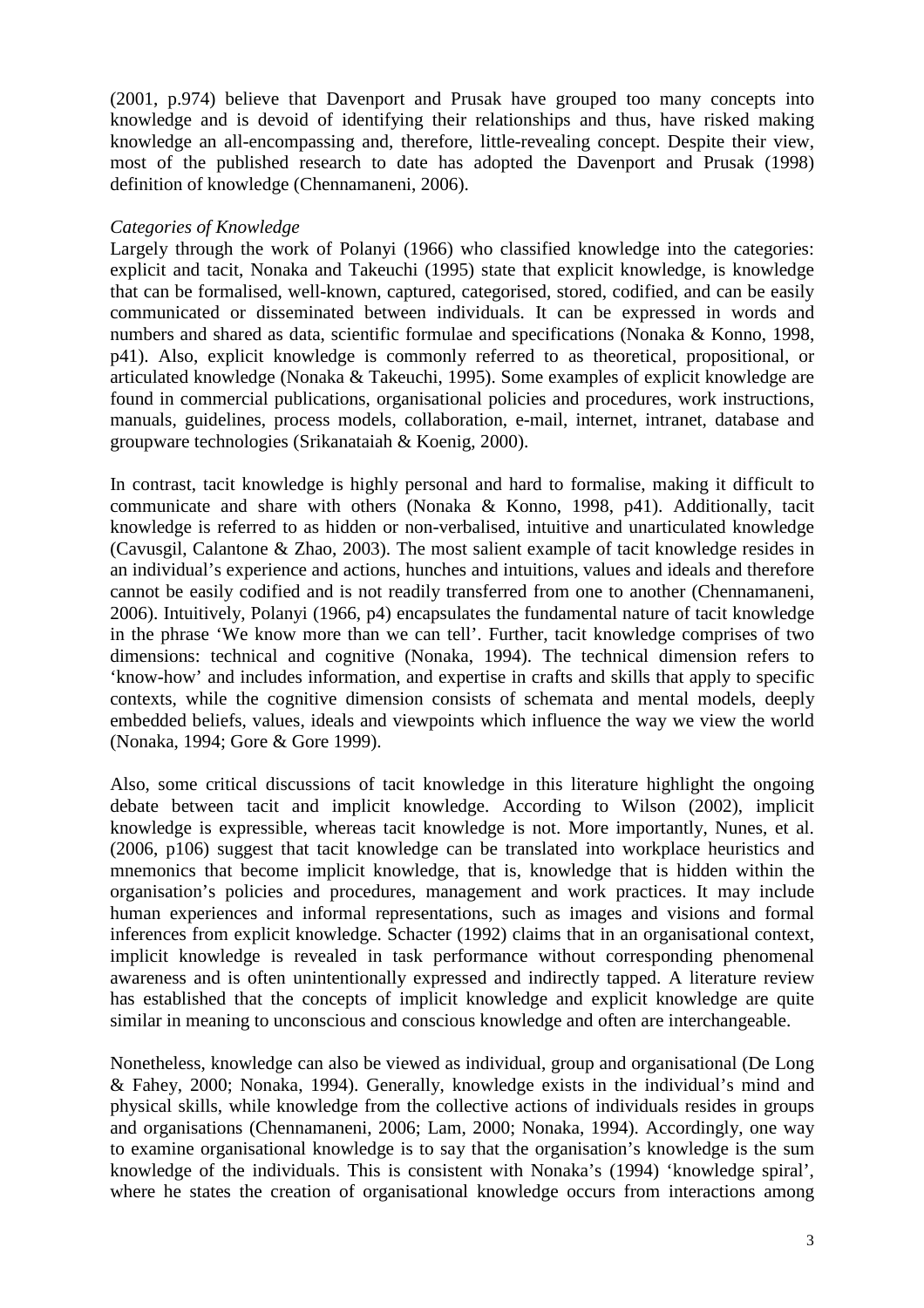individuals and the continuous exchange of explicit knowledge to tacit knowledge and vice versa. For instance, a simple, illustrative example of sharing explicit knowledge is via verbal or written communication, whereas tacit knowledge is shared through socialisation, for example, social interactions and shared experiences, story telling, analogies, metaphors, models and concepts (Nonaka, 1994; Nonaka & Takeuchi, 1995; Zack, 1999).

While the explicit-tacit dichotomy of knowledge is extensively cited, other types of knowledge have also been presented. For example, the Quinn, Anderson and Finkelstein (1996) classification of knowledge has three components: system understanding and trained intuition (know-why), cognitive knowledge (know-what) and advanced skills (know-how). Similarly, Lowendahl, Revang and Fosstenlokken (2001) categorised knowledge into subjective and experienced based (know-how), task related and objective in nature (knowwhat) and personal, which includes talents, aptitude and abilities (dispositional knowledge).

Alternatively, Christensen's (2007) empirical study of a high technology production facility in Denmark, revealed four types of knowledge: professional knowledge , i.e. knowledge that enables an employee to perform a job and has originated from personal experience and formal education, coordinating knowledge, i.e. knowledge that is embedded in rules, standards and routines for how the job is to be performed, object-based knowledge, i.e. knowledge that is connected with a product or object passing through an organisation's service cycle or production line and know-who knowledge, i.e. knowledge about where knowledge exists. Christensen (2007, p43) stresses that the four types of knowledge are preconditions for organisational activities. Without some level of professional knowledge, no activities are performed. Without coordinating knowledge no organisational outcome is produced. Lacking object-based knowledge can lead to reinventing the wheel, and without knowing who knows what, or where the knowledge exists, knowledge sharing will not take place.

Many of this proposition's themes are also key concerns of VET knowledge research. These themes include the loss of professional knowledge (know-how) and know-who knowledge, which cannot be renewed in a short time, but must be developed through experiential learning and workplace interactions (Clayton, Fisher & Hughes, 2005, p13). Given that, reportedly, 90 percent of the knowledge in any organisation is embedded and synthesised by individuals, all knowledge is at risk (Bonner, 2000; Wah, 1999). With a high proportion of VET babyboomers retiring, unique levels of knowledge, skills and abilities will vanish (Clayton, et al., 2005; Jorgensen, 2005).

Also, the ageing VET practitioner cohort is commonly viewed as possessing corporate memory and having an understanding of the drivers of change due to their endurance and exposure to successive business cycles (Brooke, 2003). Clearly, the previous comments draw attention to the knowledge, skills and experience that will soon be lost, whilst the younger VET practitioners grow and develop. Therefore, for VET organisations to leverage the best practices, knowledge and skills of their VET practitioners, they must establish conditions conducive for people to sharing what they know (Read & Thibodeau, 1999). Moreover, VET organisations need to develop innovative and creative strategies of knowledge capture from their ageing VET practitioners using methods that assist proficient retrieval.

## *Knowledge Management*

A review of knowledge management (KM) literature and empirical studies indicates many KM definitions. Generally, KM is defined as a process of continually managing knowledge of all kinds to meet existing and emerging needs, to identify and exploit existing and acquired knowledge assets and to develop new opportunities (Quintas, Lefrere & Jones, 1997). A comprehensive definition is provided by Eppler (1999, cited in Yao, Kam & Chan, 2007, p53), who describes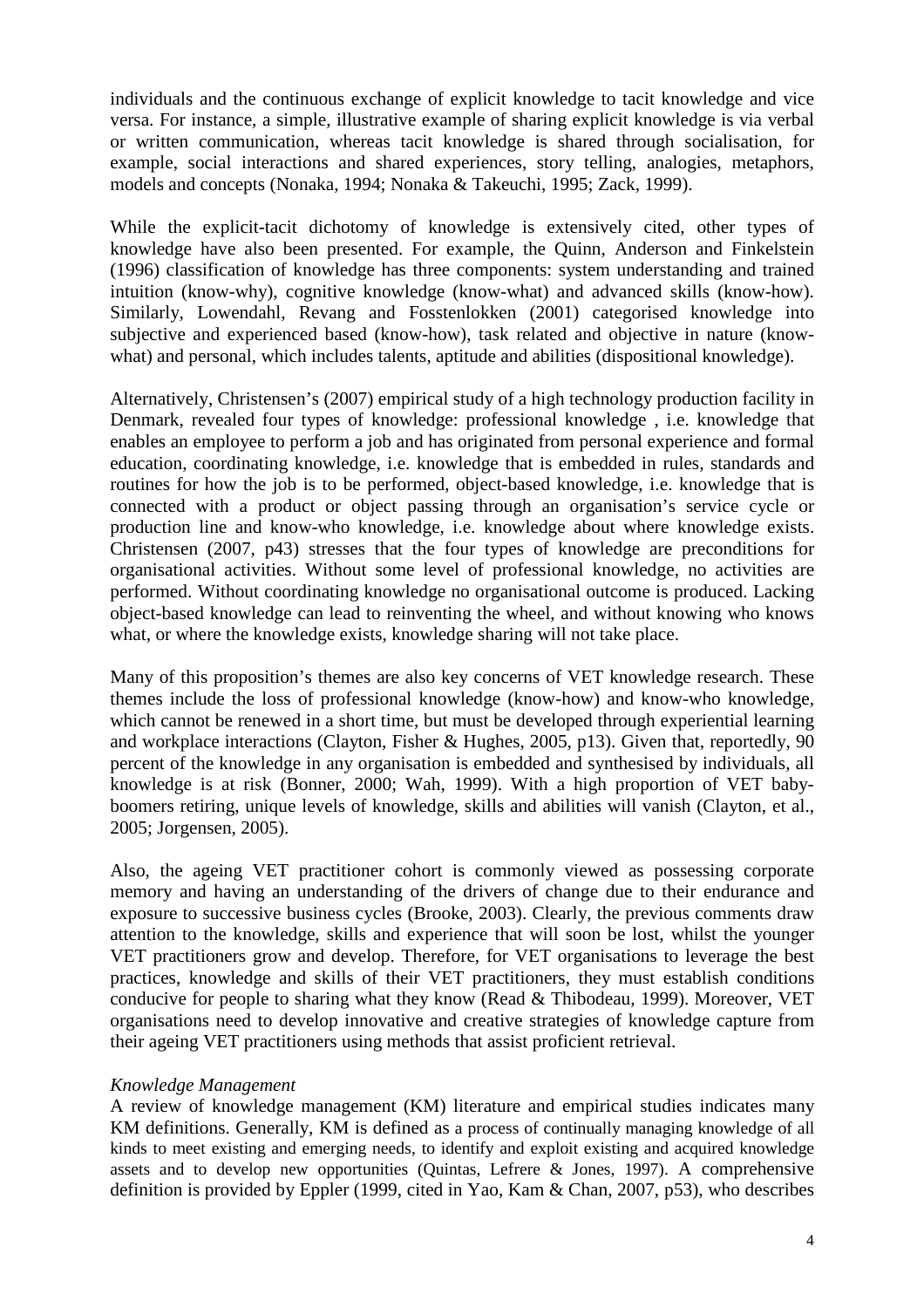KM as a systematic approach that views explicit, [tacit] and implicit knowledge as a key strategic resource, aimed at improving knowledge handling at individual, team, organisation and inter-organisational levels to improve innovation, quality, cost-effectiveness and time-to market. Also, Gersting, Ives and Gordon (2000, p24) define KM as a systematic process of acquiring and synthesising information and using learning, insights and experiences to enable performance. More particularly, Malhotra (1998) asserts that KM caters to the critical issues of organisational adaptation, survival and competence in the face of increasingly discontinuous environmental change. Essentially, it embodies organisational processes that seek synergistic combination of data and information processing capacity of information technologies and the creative and innovative capacity of human beings.

Consistent with the previous definitions, much KM interest is in identifying, formalising and organising employee knowledge in creating a culture of innovation, creativity and competitiveness (Drucker, 1993; Nonaka, 1991; Zyngier, Burstein & McKay, 2004). However, most early KM literature focused on an information technology (IT) perspective. Since then, much of this literature examines the corporate significance and application of KM: different notions of personal and organisational knowledge (De Long & Fahey, 2000; Nonaka, 1994; Hansen, Nohria & Tierney, 1999); strategies for managing knowledge (Davenport & Prusak, 1998; Nonaka & Takeuchi, 1995); empirical analysis of the impact of KM on organisational sustainability and success (Kreiner, 2002; Morey & Frangioso, 1998; Nonaka, & Takeuchi 1995); organisational learning (Huber, 1991; Rowley, 2002); strategy and leadership (Zack, 1999); and corporate culture (Alavi, & Leidner, 2001).

More recently, there has been an emergent interest in public sector applications of KM (Edge, 2005). Although, the potential benefits of KM have been drawn from limited empirical research for public sector adoption, they have strategic significance, for instance: improving organisational quality and efficiency (McAdam & Reid, 2001); reducing costs (McAdam & Reid, 2001); and decreasing interagency fragmentation (Ardichvili, Page & Wentling, 2003). Whilst the findings are encouraging for the strategic use of KM to increase public sector performance, there are numerous widespread challenges that impede most public sector KM initiatives (Edge, 2005). While not exhaustive, these challenges include the isolated nature of most public sector work (Murray, 2001), worker desire to preserve and protect personal knowledge (Murray, 2001), and the seemingly continuous decline of centrally allocated resources (McAdam & Reid, 2001).

Despite the identified public sector difficulties, which could be addressed by appropriately adopting perspectives from the literature, KM has unsurprisingly limited appeal in public sector organisations (Edge, 2005). There is a scarcity of empirical research and discussion of KM in education as a strategy for improving organisational practice, program and course implementation, teaching and learning (Fullan, 2001; Steyn, 2004). There is also a degree of similarity between the benefits as previously stated and the challenges of implementing KM strategies in education, such as technological limitations; the independent and competitive nature of educational organisations; lack of teachers' time outside the classroom; and everworsening budgetary constraints (Edge, 2005, p43). Nevertheless, many authors cited in this paper have advocated the strength of KM research and practice in managing an organisation's intellectual capital. We suggest that KM enhances an organisation's ability to learn from its environment and to incorporate knowledge into business processes and therefore, it creates new value for the organisation by improving its efficiency, effectiveness and competitiveness (Chennamaneni, 2006, p.15).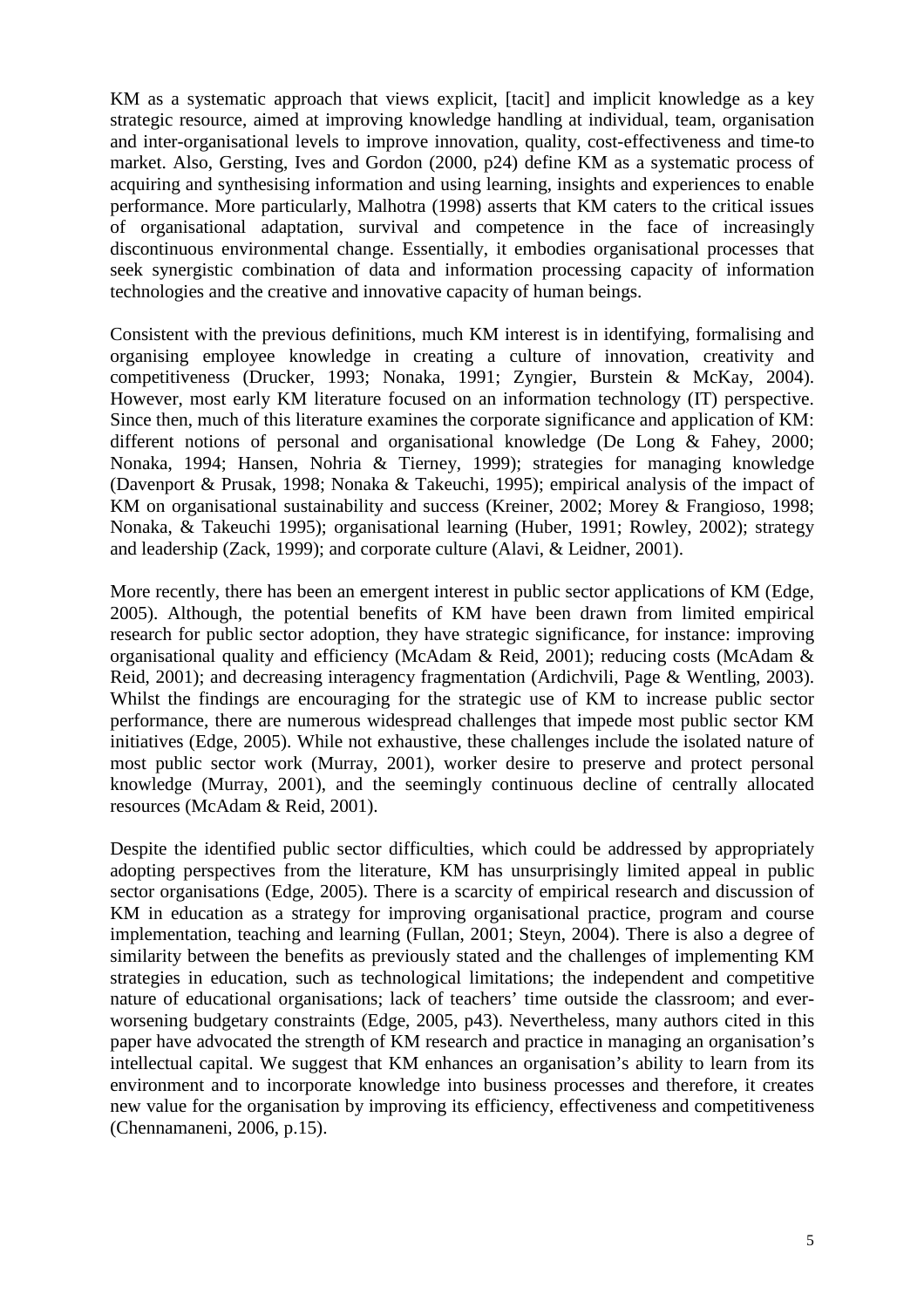### *Knowledge Sharing*

The main premise of knowledge sharing is that individuals mutually exchange their tacit and explicit knowledge and jointly create new knowledge to increase their ability to achieve individual and organisational goals (Lin & Lee, 2006; Van den Hoof & De Ridder, 2004). Bartol and Srivastava (2002) provide a precise definition: the action in which employees diffuse relevant knowledge to others across the organisation. Thus, the ultimate goal of sharing employees' knowledge is its transfer to organisational assets and resources (Dawson, 2001), where it is then converted into organisational economic and competitive value (Hendriks, 1999).

Most literature on the antecedents influencing knowledge workers' knowledge sharing behaviour has been conceptual or qualitative with some practitioner papers for anecdotal support. Other studies have employed either laboratory experiments or questionnaire surveys (Chennamaneni, 2006, p17). Collectively, the literature has revealed a proliferation of research efforts focusing on the inhibitors and enablers that are believed to influence individual knowledge sharing behaviours. They range from soft to hard issues. For instance soft issues include:

- individual characteristics such as; ability, motivation, ownership and power, reciprocity, interpersonal trust and relationships and willingness **(**Abrams, Cross, Lesser & Levin, 2003; Andrews & Delahaye, 2000; Brown & Woodland, 1999; Cabrera & Cabrera, 2002; Davenport & Prusak, 1998; Hendriks, 1999; Jones & Jordan, 1998; Meyer, 2002; Schultz, 2001);
- rewards, incentives and perceived support (McDermott & Dell, 2001);
- communities of practice (Lave & Wenger, 1991; Wenger, 1998) and common identity (Faraj & Wasko, 2001; Brown & Duguid, 2000); and
- accessibility to knowledgeable people in the organisation (Brown & Duguid, 2000).

Other researchers have focussed on hard issues, for example:

- technologies, tools and information systems (Hlupic, Pouloudi & Rzevski, 2002; Cabrera, Cabrera & Barajas, 2001);
- integration of knowledge sharing with organisational strategy and goals (Doz & Schlegelmilch, 1999; Master, 1999); and
- organisational structures (De Long, & Fahey, 2000; Nonaka, & Takeuchi, 1995).

More specifically and relevant to VET, empirical KS research has focused on two critical issues: organisational culture (De Long, & Fahey, 2000; Leonard-Barton, 1995; Pan & Scarbrough, 1999) and the opportunity to share (Bartol & Srivastava, 2002; Brown & Duguid, 1991; Nahapiet & Ghoshal, 1998). The importance of organisational culture for effective KS is highlighted by Ipe's (2003) theoretical model explaining the relationships between the nature of knowledge, individual characterises, opportunities to share and the culture of the work environment that can either inhibit or enable the creation, sharing and use of knowledge throughout an organisation.

However, we know from other research that culture is reflected in the values, norms and practices of the organisation, where values are manifested in norms they influence specific practice (De Long & Fahey, 2000). Accordingly, they investigated a number of factors that influence employees' perceptions of a KS culture. The research findings suggest that organisational values and norms and a caring and trustful environment are significant predictors for encouraging individuals to voluntarily share with others. Other researchers also note that organisational KS is conditional on trust and expectations of reciprocity, which in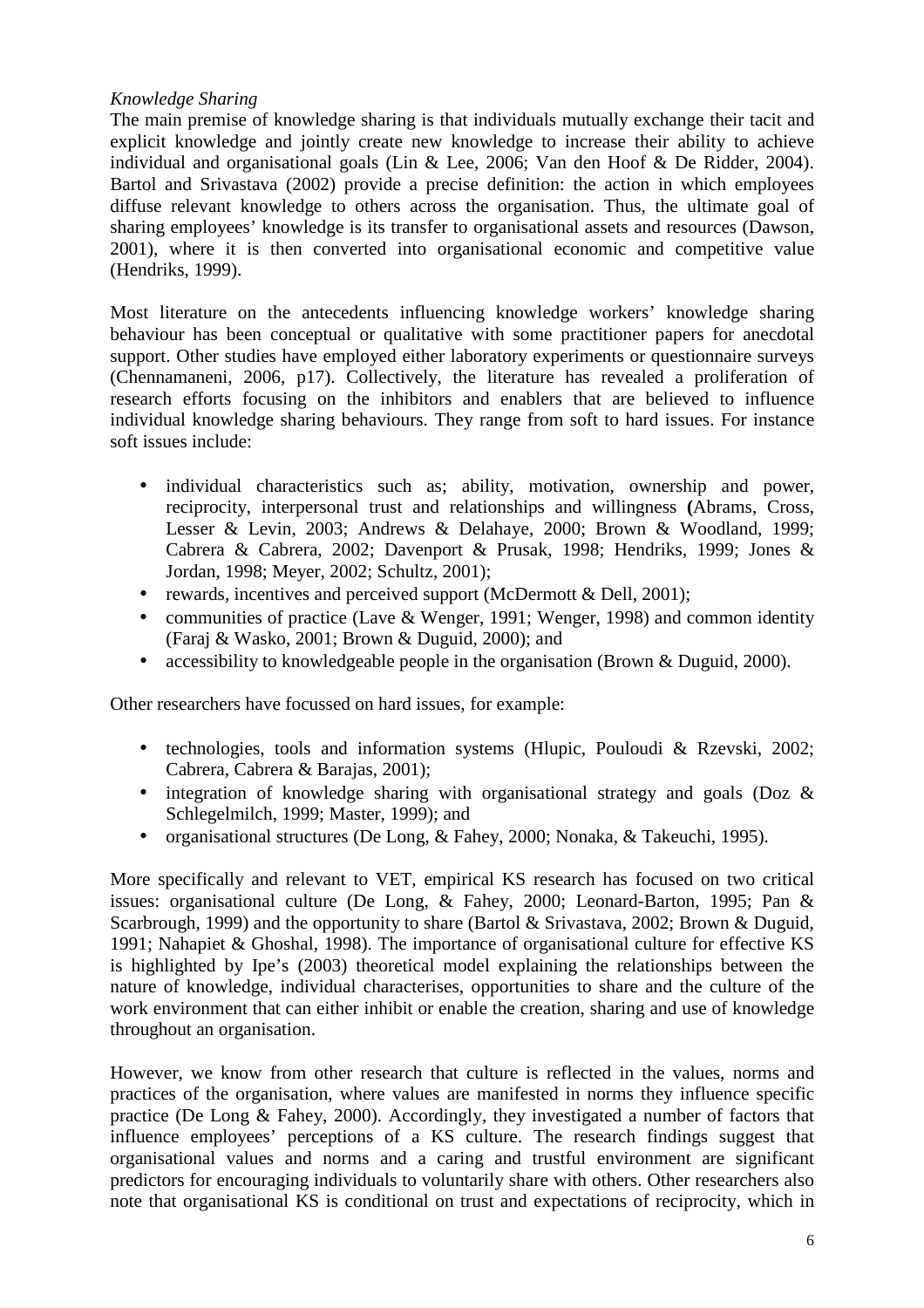turn, is highly dependent on levels of trust (Cabrera & Cabrera; 2005; Lengnick-Hall & Lengnick-Hall, 2003).

Therefore, organisations need to provide a climate of trust built on culture that encourages and supports KS norms. To sustain competitive advantage, economic growth and corporate value, organisations such as Hewlett-Packard, PricewaterHouseCoopers, Shell and Xerox have conveyed and embedded KS norms through socialisation processes, storytelling, rituals, learning, social networks, mentoring, coaching, collaboration and sharing ideas (Cabrera & Cabrera; 2005; Chennamaneni, 2006). Related to the above, empirical evidence for successful KS through formal strategies is emphasised by Constant, Sproull and Kiesler (1996) and Hickins (1999), yet, research indicated that the most amount of knowledge is shared through information settings such as social networks (Jones & Jordan, 1998; Pan & Scarbrough, 1999). Nonetheless, it is agreed that KS and related constructs promote the efficient and effective functioning of an organisation. However, the challenge for researchers in their future work is to explore more fully the knowledge that may be beneficial to share (Clayton, et al., 2005).

## **Research Methods**

#### *Participants*

As noted earlier, the unit of analysis for this research is SBIT and the research population comprising of VET professionals and practitioners was selected because of this study's purpose and scope. Initially, to achieve a greater depth and richness of information and a holistic understanding of the research topic, qualitative research methodologies were applied (Berg, 2001). The methods utilised were focus groups and semi-structured.

First, to minimise the risk of random sampling error, the VET practitioner participants in focus groups were selected from the Institute Full Time Equivalent (FTE) staff. VET practitioners on leave were omitted. As a result, an available population of 288 VET practitioners was recorded. Each VET practitioner was then allocated a number that corresponded to their staff establishment position. Next, a random-number table was produced using Microsoft Excel's Data Analysis Sampling Function and sixty random numbers were generated.

Invitations to participate in the focus groups were emailed to VET practitioners whose staff establishment number corresponded with the number listed in the random-number table. The email contained an overview of the research, the research sponsors, confidentiality, date, time and venue for the focus group. The email recipient indicated their acceptance or inability by using the accept/decline functions in the email header. Forty-five acceptances were received, equating to 98% reliability based on the available population size. Distribution of participants for the focus groups was shared throughout the six Faculties and two Educational units. The participants were then sent an additional email with an attachment containing an information package outlining the research purpose, what participation meant, safeguards and confidentiality, research sponsorship, researchers' contact details, informed consent form, focus group questions and explanatory notes. Moreover, informed consent forms were distributed, signed and collected at the beginning of each session to fulfil ethical requirements (Saunders, Lewis & Thornhill, 2003). This consent process was also applied to the semistructured interviews.

Additionally, the focus group questions were drawn and adapted from literature and research thus achieving concurrent validity (Powell & Connaway, 2004). Representative reliability was enhanced with a focus group pre-test of VET professionals and practitioners who thoroughly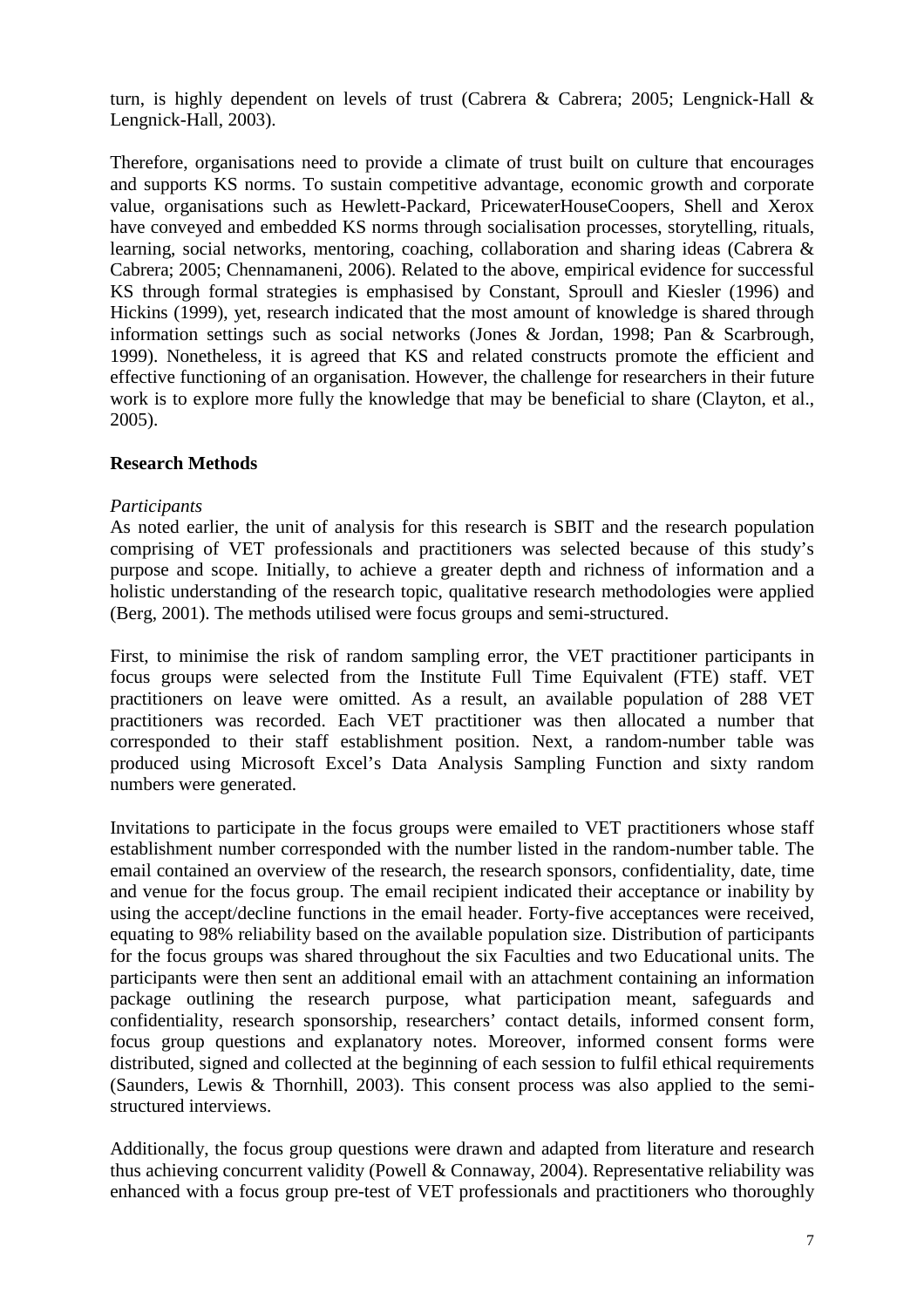examined and responded to each question (Neuman, 2006). Feedback from the participants was then evaluated and changes were incorporated into the focus group instrument. Reliability was further achieved by using a standardised procedure and checklist for each onehour session. The researcher recorded ethnographic field notes and captured the focus group dialogue with the digital voice recorder. A final written focus group summary was compiled with common responses grouped into similar themes and, where no common responses were discernable; these were treated as illustrations of particular viewpoints. To further improve reliability, the summary document was distributed to all participants for comment.

Next, semi-structured interview invitations were sent to six Faculty Directors and one Education Unit Manager. The email contained an overview of the research study, the research study sponsors and confidentiality. The email recipient indicated acceptance or inability by using the voting buttons in the email header. Five acceptances equated to 90% reliability based on the population size. A meeting invitation to the interviewees proposed a venue, date and time.

Concurrent validity was established by adopting and adapting interview questions from literature and significant VET research (Kumar, 2005). Further, a pre-test was undertaken through a reference group consisting of an external management consultant, a university lecturer/researcher and two VET professionals who systematically examined the phrasing, readability, interpretation and appropriateness of each interview question. Consequently, participants' recommendations were appraised and amendments made to the interview instrument. Accordingly, the pre-test established representative reliability (Neuman, 2006). A standardised procedure and checklist for each interview improved the interview processes' overall reliability. Ethnographic field notes were compiled and the interview dialogue was captured with a digital voice recorder. For further reliability, ethnographic field notes of the semi-structured interview were transcribed and returned to the interviewees for signing as a true and correct record. In addition, common categorisation of similar themes identified in the interview summaries was performed for further analysis.

Following, the primary method of data collection for the research study is a paper based survey. The delivery and collection survey method was selected for its generalisation ability, cost effectiveness, convenience and timeliness (Neuman, 2006). Survey questions were drawn and adapted from literature and previous studies therefore establishing concurrent and content validity. As a pre-test to validate the survey instrument and to encourage acceptance, the survey was referred to the earlier reference group for review. Next, the reference group thoroughly assessed each item's wording and comprehension, relevance, sequencing and content validity. In accordance with the pre-test feedback, amendments were made to the survey.

As noted earlier, the sampling frame of the research study is SBIT and the FTE staff establishment list was utilised to determine an accurate available population size for the survey. VET practitioners on leave as at October 2007 were omitted from the list. This resulted in 293 VET practitioners available. To minimise random sampling error, all 293 VET practitioners received the survey. Each survey package was individually addressed and contained a covering letter, participant information sheet informing of the research purpose, what participation would mean, safeguards and confidentiality, consent, research sponsorship, the researchers' contact details and the promise of a future report and presentation. Also enclosed was a copy of the Work and the Ageing VET Practitioner Workforce Survey, a survey introduction, marking and general instructions on completing and returning the survey, explanatory notes, and a random prize draw entry form. Two labelled 'Private and Confidential' envelopes were supplied so that participants could enter in the random prize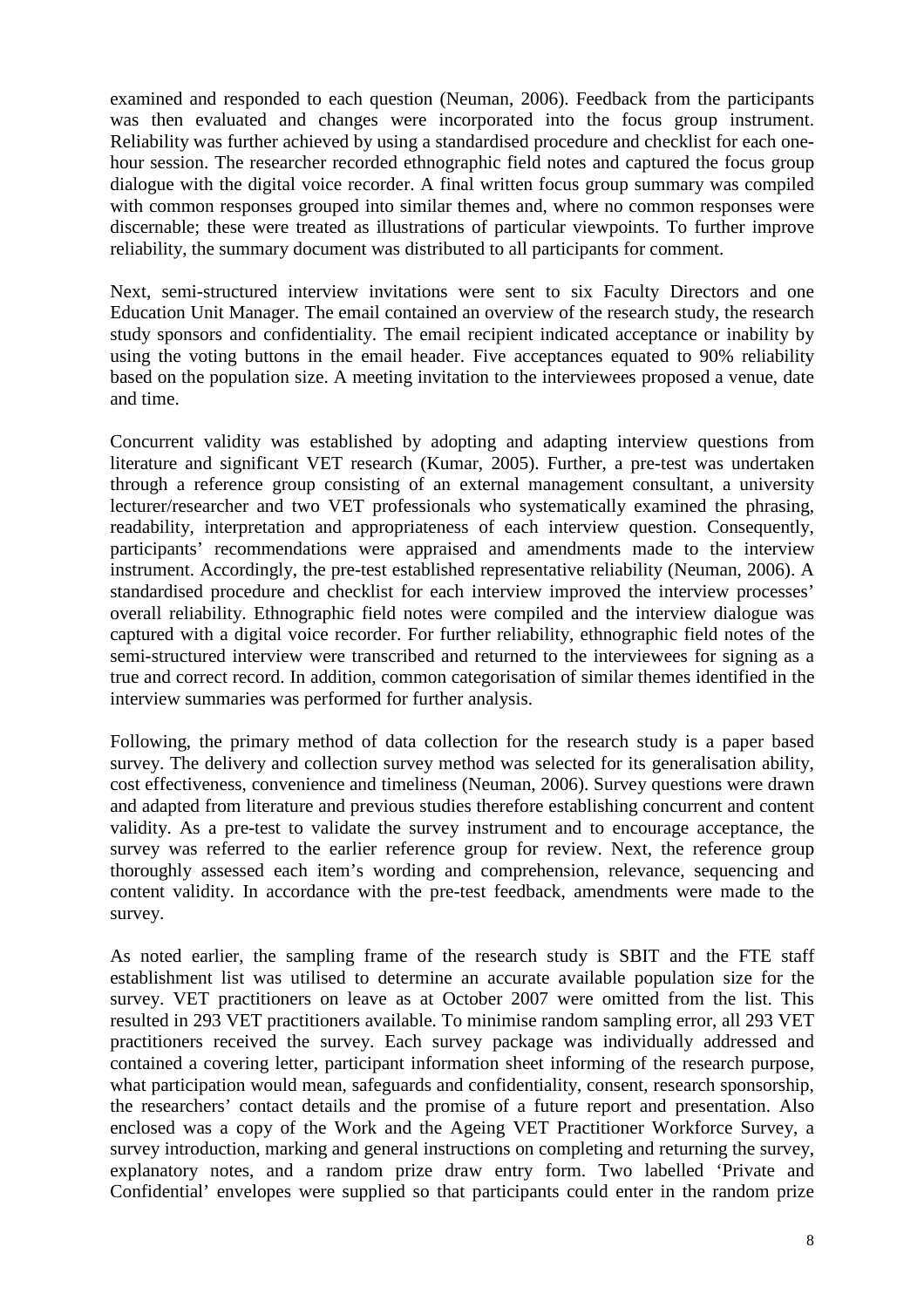draw without assigning identifying information to their returned survey. To further maintain anonymity, separate labelled collection boxes were placed in each faculty's administration section - one for the returned surveys and one for the prize draw entry. While participants who received surveys could have entered the random prize draw without completing the survey, more surveys were received than prize draw entries.

Additionally, to heighten the awareness of the research study, institute email broadcasts and survey return reminders were sent to all VET practitioners via email. They were given three weeks to respond. From the 293 surveys distributed, 173 valid responses were received i.e. a 59% response rate. Appendix A summarises the final sample's demographic. Processing and analysis was undertaken using a NCS scanner, associated software and SPSS for Windows software. Qualitative data was manually entered and categorised for analysis in a Microsoft Word document. In addition, the scanner recorded a scanning number, date and time on each survey as it was processed. The data scanning process encountered some minor problems, including missing data sets, multiple entries and incorrect ranking of response options. This was corrected through visual inspection and comprehensive validation aided by SPSS software. The same software was used to produce descriptive statistics and frequency tables of the survey data and Microsoft Excel was used to generate a graphic representation of the aggregated survey data.

#### *Design and Measurements*

All instruments, i.e. focus groups, semi-structured interviews and the survey, and items were designed as part of a larger research study and, due to the paper's nature and scope, only the knowledge sharing components and items are discussed in detail next. To avoid the three instruments being a source of error, each was designed using standardised language and common terminology to explain theoretical concepts (Babbie, 1990; Berg, 2001). Moreover, to clarify theoretical concepts in each instrument, construct definitions drawn from literature and previous research studies were attached as explanatory notes (Neuman, 2006).

As noted earlier, items used to operationalise the constructs in each research method were selected and, in part, modified from literature and previously validated instruments used by leading VET (Clayton, et al., 2005) and Knowledge Sharing (Bock, Zmud, Kim, & Lee, 2005; Chennamaneni, 2006; Kankanhalli & Kwok-Kee, 2005; Lee, 2001; McLean & DeLone, 2005; Taylor & Todd, 1995; Teigland & Wasko McLure, 2003; Wasko & Faraj, 2005) researchers.

Using the knowledge sharing interview schedule utilised by Clayton, et al., (2005), the responses from the three focus group items and the five semi-structured items were sorted and catalogued into similar data sets (Powell & Connaway, 2004). Definite data themes emerged and were given conceptual labels, for example, knowledge sharing inhibitors and enablers, critical knowledge loss, benefits of knowledge sharing, best practice and knowledge sharing strategies.

Next, the survey contained a total of 31 data sets with 203 items. Specifically, the knowledge sharing section of the survey contained 22 items, whereas the use of tools and technology in knowledge sharing contained 14. To improve the survey instrument's reliability and validity, the scale used to measure each construct had positively and negatively worded items and was based on a five-point Likert scale (Rea & Parker, 2005). A sample item for knowledge sharing included: 'If given the opportunity, I would share knowledge and work experiences with my colleagues'. The anchor was: '1: Strongly Disagree' and '5: Strongly Agree'. Further, a sample item for usage of tools and technology included: 'I use discussion forums e.g. Blackboard, chat rooms and bulletin boards to share knowledge with my colleagues'. The anchor was: '1: Not a strategy used' and '5: Very frequently – Many times daily'.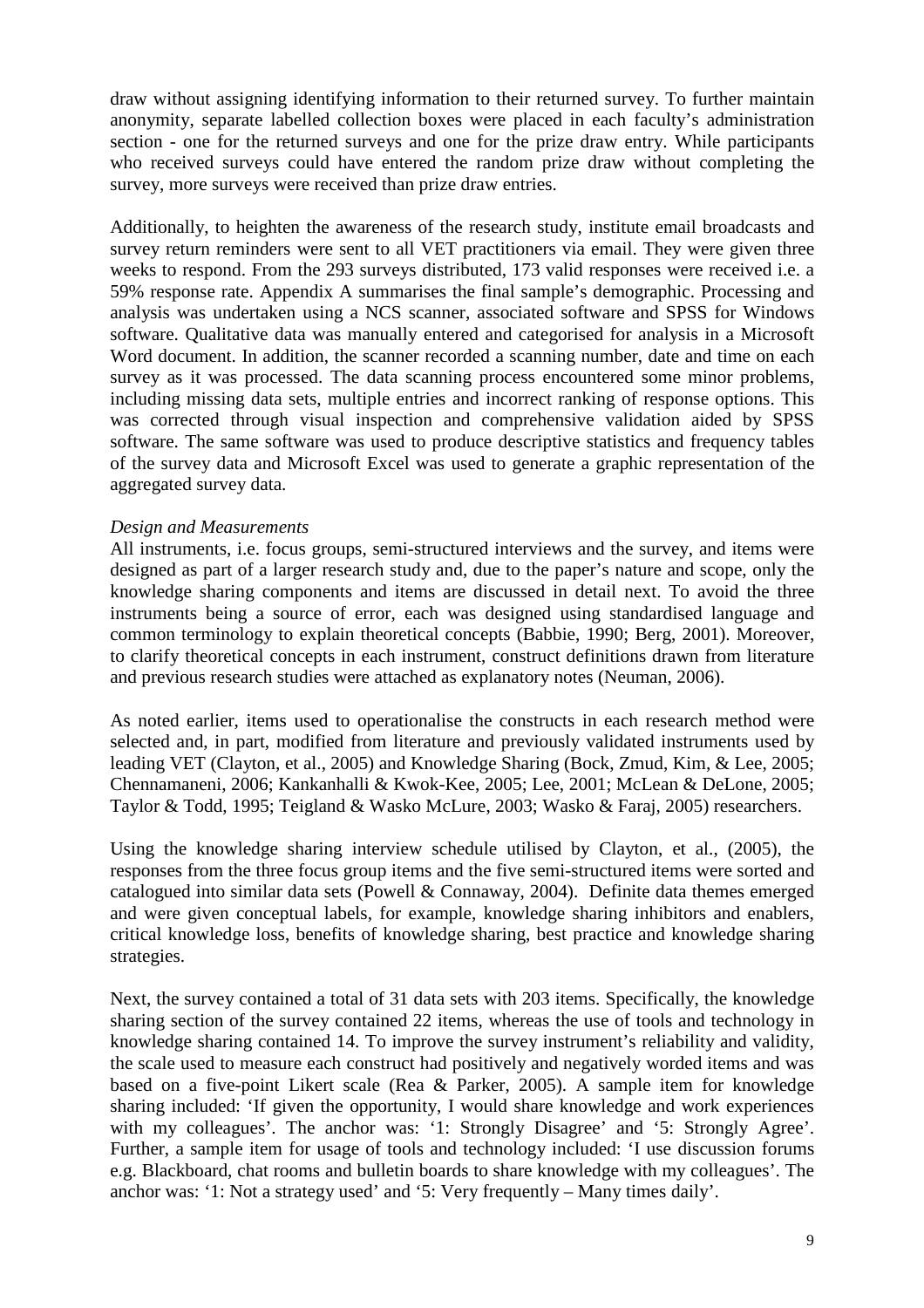### **Findings and Discussion**

#### *Intentions towards knowledge sharing*

Almost every SBIT VET practitioner, given the opportunity, indicated a very strong willingness to share with their colleagues knowledge, work experiences, and expertise from education and training. This provides a sound basis for knowledge sharing, consistent with a strength-based approach to building capability in the VET workforce. It contradicts views reported in the literature and held by some TAFE middle managers that individual dispositions and cultural impediments, such as the belief that knowledge is power and shouldn't be given away, are barriers to effective knowledge transfer (Clayton & Fisher 2005 pp 4-5).

### *Perceived behavioural control*

Over 80% of SBIT respondents strongly agreed that they had both the necessary tools and capabilities to share knowledge with their colleagues. However, there was no clear agreement as to whether their work/role allowed them to do so. Just over half thought that SBIT did not promote a culture of knowledge sharing throughout the Institute.

These findings contradict more generally held views that individual staff often lack the technical means or skills required for effective knowledge transfer. On the other hand, they are consistent with the literature and research from TAFE and more generally that identifies lack of organisational commitment, negative management practices and work overload as significant barriers.

#### *Perceived organisational incentives*

Almost 60% of respondents believed that knowledge sharing was unlikely to lead to a reward or incentive. This finding appears allied to the view held by a similar proportion of respondents who thought that SBIT did not promote a culture of knowledge sharing throughout the Institute. Since the advantages of a strategic approach to knowledge management for Australian TAFE Institutes were identified some time ago (Symons, 2000, p2), SBIT staff may well benefit from the adoption of an explicit knowledge sharing strategy.

#### *Perceived organisational environment*

Slightly fewer than half of all respondents believed the appointment of Educational Leaders to be a good knowledge sharing strategy. Ten Educational Leader positions were created at SBIT in 2006 to provide professional leadership to Faculty and Institute educational staff in the provision of high-quality education, learner-centred pedagogical practices relevant to VET and to ensure the highest standard of learning and client satisfaction. While this may appear to be an equivocal finding, it is possible that many staff are unaware of the diverse and somewhat imprecisely defined roles for Educational Leaders.

Approximately 75% of respondents thought that the casualisation of the VET practitioner workforce made if difficult to share knowledge with colleagues. This finding may be particularly relevant at SBIT where almost all new staff appointments in the previous 12 months have been of a short-term or casual nature. At December 2007, 76% of delivery staff were employed on a permanent basis and 24% on a temporary basis (SBIT, 2007, p15). A body of evidence derived from case studies in the tertiary education sector suggests that casualisation of the teaching workforce and increasing use of sessional staff requires different organisational approaches and support structures to prevent detrimental outcomes for assessment, moderation and students' learning experiences (TEDI, 2006).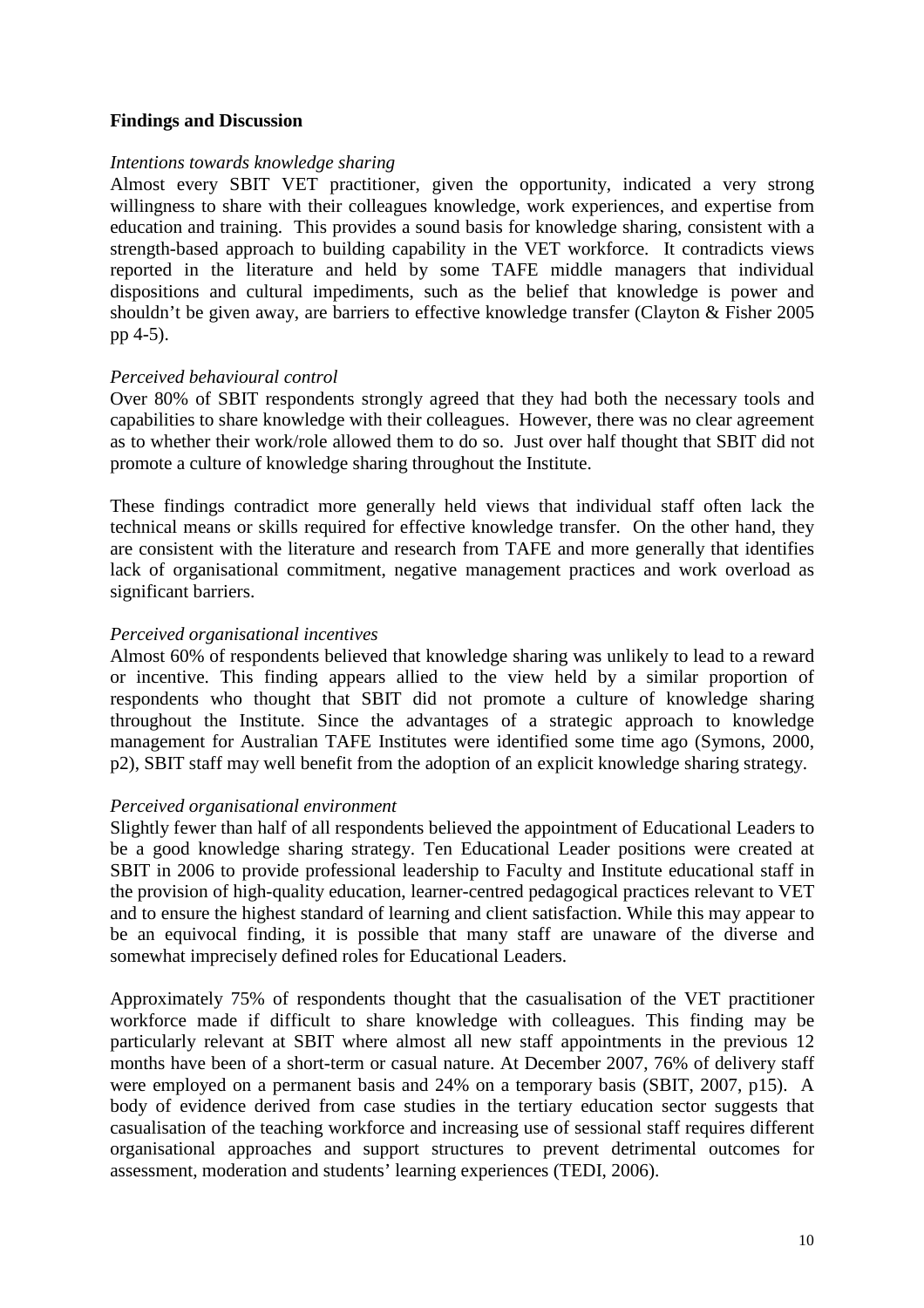Respondents were ambivalent as to whether their understanding of the organisational vision and goals enhances their knowledge sharing. This finding may reflect confusion among staff about SBIT's vision and goals, as these have been recently revised as part of its transition to a statutory authority.

#### *Perceived reputation enhancement*

Fewer than 30% of respondents thought that Institute management respected or valued their knowledge sharing contribution. This appears to be consistent with their negative views about SBIT's organisational incentives and culture of knowledge sharing. Such perceptions could pose a major motivational barrier to knowledge sharing at SBIT.

### *Perceived reciprocal benefits*

Approximately 85% of respondents believe that their colleagues help them and that it is only fair that they should return the favour. This strong reciprocal commitment supports the strength-based approach to capability development in VET as it embodies the notion that relationships matter and is indicative of the application of positive values such as generosity and goodwill (Staron et al, 2006, p55).

### *Perceived loss of knowledge power*

Respondents overwhelmingly stated that sharing knowledge with colleagues did not result in the loss of their unique value or power base in the organisation. 85% also reported that sharing knowledge with colleagues provided job satisfaction. These finding are consistent with respondents<sup>3</sup> stated intentions towards knowledge sharing and provides further evidence that individual dispositions are not a barrier to knowledge sharing at SBIT.

### *Affiliation*

Approximately two thirds of respondents believe that colleagues in their teaching team cooperate well with each other. Approximately half disagree that team colleagues are reluctant to document knowledge. About 30% agree that there is a lack of goodwill between their colleagues and institute management to share knowledge.

These results appear somewhat equivocal and suggest that although most members within teaching teams at SBIT believe they get along reasonably well with each other, there is some reluctance to document knowledge and a perception by a sizeable minority that goodwill around knowledge sharing with management is lacking. These two latter findings could constitute barriers to knowledge sharing for up to a half of SBIT's VET practitioners.

#### *Innovativeness*

Just under half of all respondents believe their faculty director encourages them to suggest ideas for new opportunities. However, less than 10% agree that their faculty director is predisposed to taking risks. Given that over 40% of respondents indicated they were unsure on this last item, it is difficult to draw clear inferences about innovativeness. Perhaps all that can be concluded is there is scope for faculty directors to encourage greater contributions by staff and to support risk-taking within reasonable parameters.

## *Tools and technology*

About 37% of respondents indicated that whenever they wanted to share knowledge, they could easily access tools and technology at SBIT. These tools include email, websites such as Reframing the Future, Resource Generator, Learnscope, EdNA groups, blogs and wikis. Fewer than 25% thought that at SBIT tools and technology for sharing knowledge were reliable and only 25% were satisfied with the overall quality of tools and technology for sharing knowledge at SBIT. These results seem to partially conflict with the second section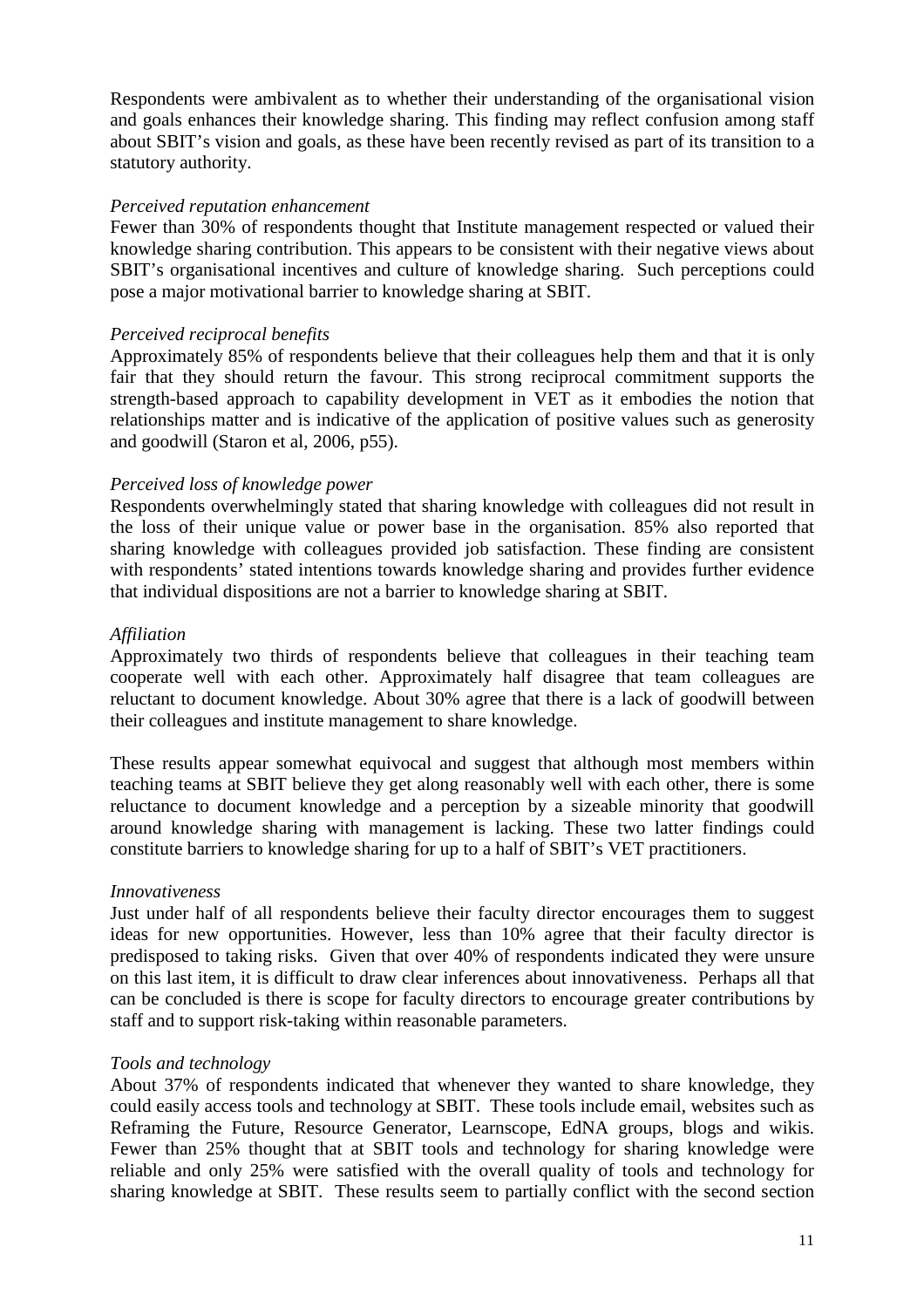above on perceived behavioural control where over 80% of SBIT respondents showed a strong belief that they had both the necessary tools and capabilities to share knowledge with their colleagues. Nevertheless, in this section only one of the four items focussed on technology.

These findings suggest major Information, Communication and Technology (ICT) barriers to knowledge sharing at SBIT. Respondents reported frequent email and internet outages, some lasting up to three weeks. They further complained about inadequate server sizes (e.g. 40Mb email limit compared with 5Gb on Hotmail), rigid standard operating systems and limited access to contemporary knowledge sharing tools and websites such as MySpace, Facebook, Second Life and YouTube. These popular social networking sites are freely available in universities, (e.g. Melbourne University, QUT, UQ, UNSW), public libraries and private RTOs and are regularly used for educational and knowledge sharing purposes. However, access is blocked in all Queensland TAFE Institutes. Staff requests for access to such sites for legitimate educational and knowledge sharing purposes are denied, despite recognition that these technologies offer the VET sector significant opportunities for teaching and learning (Mitchell, 2008, p14).

### *Usage of tools and technology*

70% of staff reported using email to share knowledge with colleagues, whereas only about 20% indicated the use of discussion forums (e.g. Blackboard, blogs, chat rooms and bulletin boards). About 30% reported sharing knowledge by using an electronic repository/organisational database and only about 20% used the intranet to share knowledge with colleagues.

Apart from email, there is limited use of ICT tools at SBIT for knowledge sharing. Since it is likely that many staff do not know how to access and use the range of ICT tools available, training may provide a partial solution. However, unreliability of ICT services and restrictions on access to tools such as social networking sites pose further barriers.

#### *Knowledge sharing behaviour*

Over 95% of respondents reported frequently or very frequently sharing knowledge through informal face-to-face conversation with colleagues. This is probably the most effective way of transferring undocumented, tacit knowledge (Hammer, 2002, p13). 60% also indicated that they frequently use formal meetings e.g. teaching teams, faculty, for the same purpose.

By contrast, slightly more than 20% reported frequently using internal communities of practice for knowledge sharing and 35% indicated that they never used this strategy. Only 15% reported frequent use of external communities of practice and 45% indicated that they never used this strategy. About 25% of respondents reported using Faculty planning days to share knowledge and approximately 33% indicated the use of collaborative teaching practices, e.g. team teaching, project based learning and classroom visits, for this purpose.

Approximately 30% of respondents agreed that they shared knowledge through internal professional development activities, e.g. annual SBIT Teaching and Learning Conference, faculty seminars, workshops, lunchbox sessions. Only about 15% reported sharing knowledge through external funded projects, e.g. Reframing the Future, Learnscope, industry partnerships. Just over half of all respondents indicated that they shared knowledge from education and training with colleagues.

It is clear that informal professional conversations between colleagues are by far the most frequently used strategy at SBIT for knowledge sharing. Formal meetings are the next most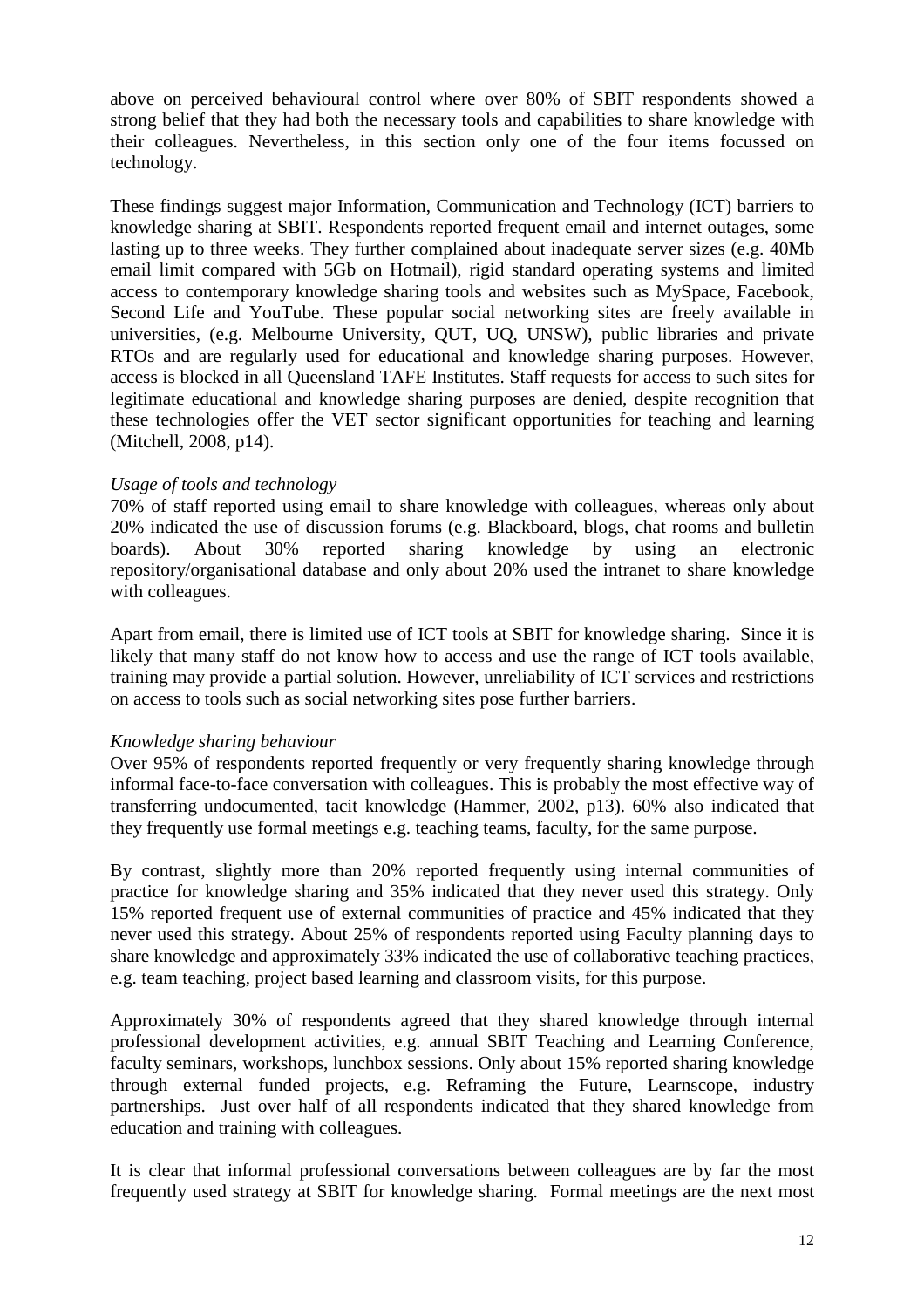commonly reported strategy. Communities of Practice, which are much vaunted in the literature, (Wenger et al, 2002) are used frequently by less than 20% of respondents and never used by well over 35%. Despite their high profile, externally funded projects rate poorly with SBIT staff as a knowledge sharing strategy.

## **Conclusions**

Almost every respondent at SBIT reported a strong desire to share knowledge with their colleagues and 80% considered they had the necessary skills and knowledge to do so. Informal conversations with colleagues email and formal meetings were the predominant means for sharing. 75% of respondents considered that inadequate ICT services and casualisation of the VET practitioner workforce were the two major barriers to knowledge sharing. Other significant barriers identified included an absence of explicit organisational knowledge sharing strategies and policies, a lack of incentives and risk aversion among senior managers. Nationally funded initiatives appear to have quite limited impact on knowledge sharing by VET practitioners in SBIT.

Since knowledge sharing is key to developing capability of the VET practitioner workforce, this should be foregrounded in explicit organisational strategies and policies. ICT tools and services to facilitate knowledge sharing are in urgent need of overhaul. In terms of using a strengths-based approach, the proven strategies of informal professional conversations, using email and formal meetings should be supported and further developed. Given the overwhelming desire by staff to share knowledge, it is recommended that management implement relatively inexpensive facilitative measures such as scheduling specific time for sharing activities and providing recognition for those who make extra efforts.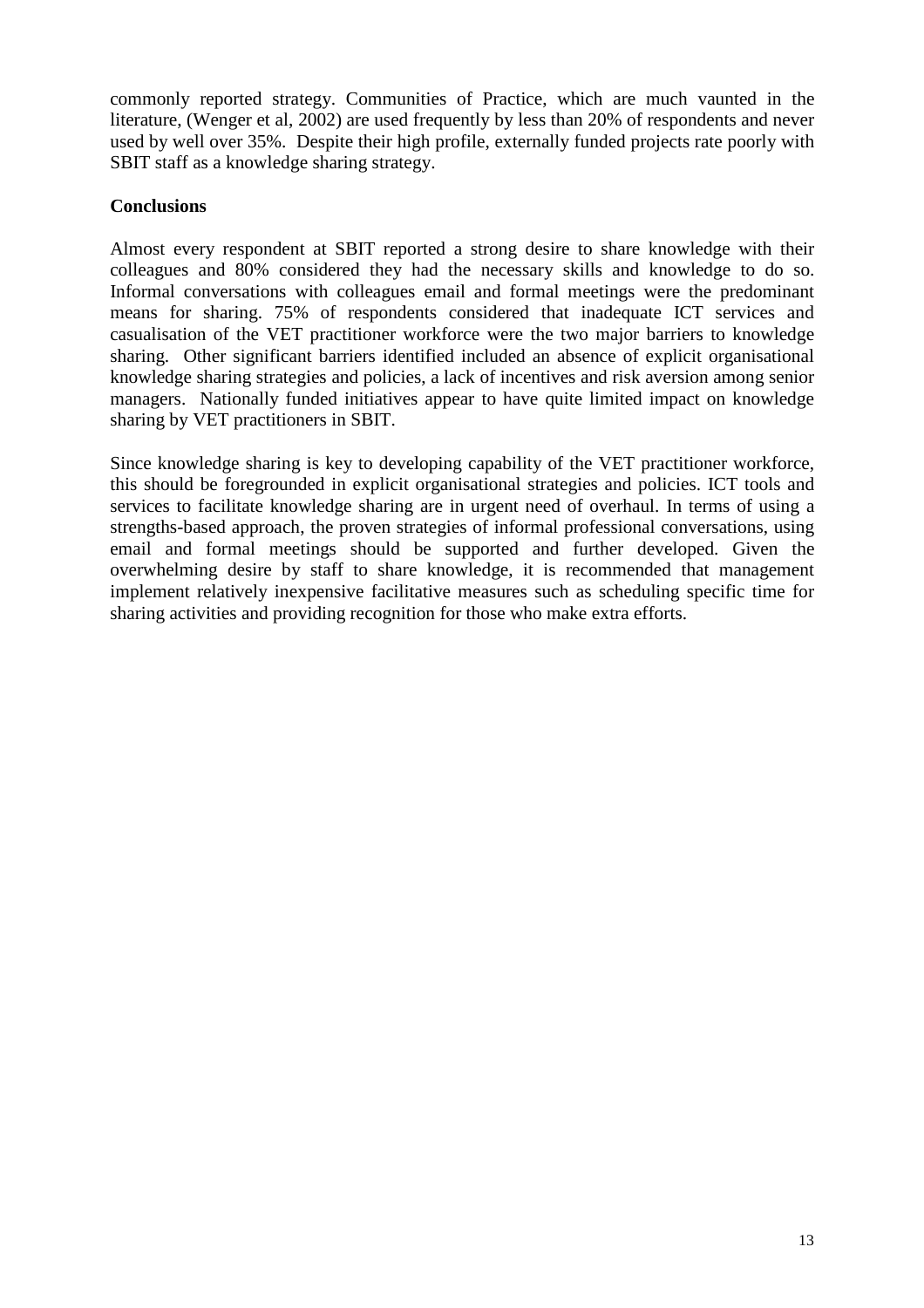#### **References**

- Abrams, L. C., Cross, R., Lesser, E., & Levin, D. Z. 2003. Nurturing Interpersonal Trust in Knowledge-Sharing Networks, *Academy of Management Executive*, 17, 4, pp. 64–77.
- Andrews, K., & Delahaye, B. 2000. Influences on Knowledge processes in organisational learning: The psychological filter, *Journal of Management Studies*, 37, 6, pp. 797–810.
- Alavi, M., & Leidner, D. E. 2001. Review: Knowledge Management and Knowledge Systems: Conceptual Foundations and Research Issues, *MIS Quarterly*, 25, 1, pp. 107– 136.
- Ardichvili, A., Page, V., & Wentling, T. 2003. Motivation and barriers to participation in virtual knowledge-sharing communities of practice, *Journal of Knowledge Management*, 7, 1, pp. 64–77.
- Babbie, E.1990. *Survey Research Methods*, 2nd edn, Wadsworth Publishing, Belmont, CA.
- Bartol, K.M., & Srivastava, A. 2002. Encouraging knowledge sharing: The role of organisational reward systems, *Journal of Leadership and Organisational Studies*, 9, 1, pp. 64–76.
- Bender, S. & Fish, A. 2000. The transfer of knowledge and the retention of expertise: the continuing need for global assignments, *Journal of Knowledge Management*, 4, 2, pp. 125–137.
- Berg, B. L. 2001. *Qualitative research methods for the Social Sciences*, 4<sup>th</sup> edn, Allyn and Bacon, Needham Heights, MA.
- Bock, G.W., Zmud, R.W., Kim, Y. G., & Lee, J. N. 2005. Behavioral Intention Formation in Knowledge Sharing: Examining the Roles of Extrinsic Motivators, Social-Psychological Forces, and Organizational Climate, *MIS Quarterly*, 29, 1, pp. 87–111.
- Bonner, D. 2000. Knowledge: From theory to practice to golden opportunity, *American Society for Training and Development*, September-October, pp. 12–13.
- Brooke, L. 2003. Human resource costs and benefits of maintaining a mature-age workforce, *International Journal of Manpower*, 24, pp. 260–283.
- Brown, J. S., & Woodland, M. J. 1999. Managing knowledge wisely: A case study in organizational behavior, *Journal of Applied Management Studies*, 6, 2, pp.175–198.
- Brown, J. S., & Duguid, P. 2000. *The Social Life of Information*, Harvard Business School Press, Boston, MA.
- Burns, R. B. 1994. *Introduction to Research Methods*, 2<sup>nd</sup> edn, Longman Cheshire, Melbourne.
- Cabrera, A., & Cabrera, E. F. 2002. Knowledge-Sharing Dilemmas, *Organisation Studies*, 23, 5, pp. 687–710.
- Cabrera, F., & Cabrera, A. 2005. Fostering knowledge sharing through people management practices, *International Journal of Human Resource Management*, 16, 5, 720–735.
- Cabrera., A., Cabrera, E. F., & Barajas, S. 2001. The Key Role of Organizational Culture in a Multi-system View of Technology-Driven Change, *International Journal Of Information Management*, 21, pp. 245–261.
- Cavusgil, T. S., Calantone, R. J., & Zhao, Y. 2003. Tacit knowledge transfer and firm innovation capability, *Journal of Business & Industrial Marketing*, 18, 1, pp. 6–12.
- Chennamaneni, A. 2006. *Determinants of Knowledge Sharing Behaviors: Developing and Testing an Integrated Theoretical Model*, PhD Dissertation, The University of Texas, US.
- Christensen, P. H. 2007. Knowledge sharing: moving away from the obsession with best practice, *Journal of Knowledge Management*, 11, 1, pp. 36–47.
- Clayton B., & Fisher T. 2005. *Sharing critical know-how in TAFE Institutes: Benefits and Barriers* Centre for Undertaking Research in Vocational Education, Canberra Institute of Technology, paper delivered at AVETRA 2005 conference.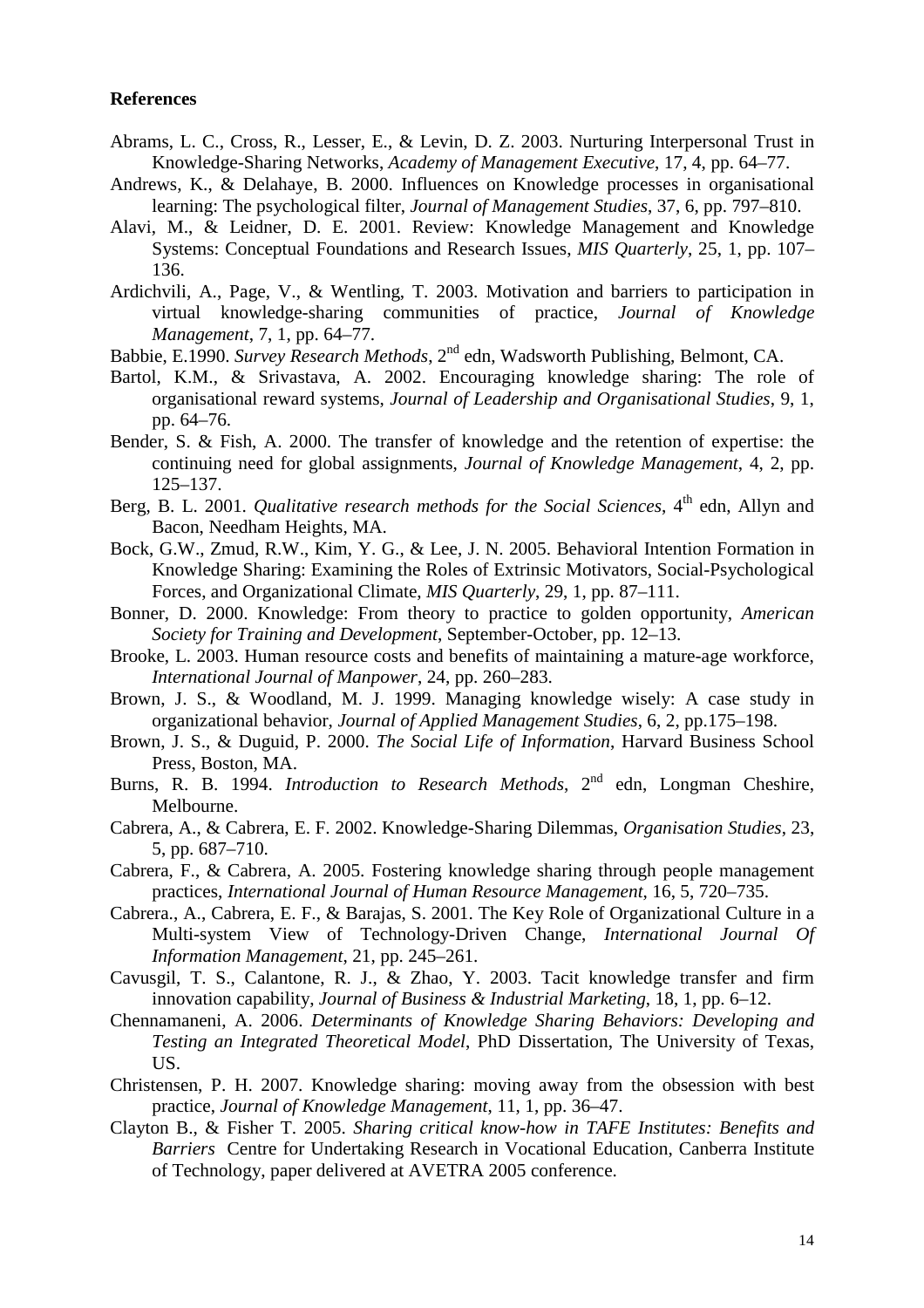- Clayton, B., Fisher, T., & Hughes, E. 2005. *Sustaining the skill base of technical and further education institutes: TAFE managers' perspectives – support document*, NCVER, Adelaide.
- Constant, D., Sproull, L., and Kiesler, S. 1996. The kindness of strangers: Rhe usefulness of electronic weak ties for technical advice, *Organization Science*, 7, 2, 119–135.
- Davenport, T. H., De Long, D. W., & Beers, M. C. 1998. Successful knowledge management in projects, *Sloan Management Review*, 39, 2, pp. 43–57.
- Davenport, T. H. & Prusak, L. 1998. *Working knowledge: How organizations manage what they know*, Harvard Business School Press, Boston.
- Dawson, R. 2001. Knowledge capabilities as the focus of organisational development and strategy, *Journal of Knowledge Management*, 4, 4, pp. 320–327.
- DeGreene, K. B. 1982. *The Adaptive Organisation: Anticipation and Management of Crisis*, Wiley & Sons, New York.
- De Long, D. W., & Fahey, L. 2000. Diagnosing cultural barriers to knowledge management, *The Academy of Management Executive*, 14, 4, pp. 113–127.
- Doz, Y., & Schlegelmilch, B. B. 1999. *Global knowledge management as a strategic resource*, Annual Meeting of the Academy of International Business, Charleston, SC, 21 –24 November.
- Drucker, P.1993. *Post-capitalist Society*, Harper Business, New York.
- Edge, K. 2005. Powerful public sector knowledge management: a school district example, *Journal of Knowledge Management*, 9, 6, pp. 42–52.
- Faraj, S., & Wasko, M. M. 2001. The Web of Knowledge: An Investigation of Knowledge Exchange in Networks of Practice, paper submitted for publication.
- Fullan, 2001. *Leading in a Culture of Change: Being Effective in Complex Times*, Jossey-Bass, San Francisco.
- Gersting, A., Ives, B., & Gordon, C. 2000. A human performance approach to knowledge management, In D. Bonner (Ed.), *Leading knowledge management and learning*, American Society for Training and Development, Washington, pp. 23–38.
- Gore, C., & Gore E. 1999. Knowledge management the way forward, *Total Quality Management*, 10, 4-5, pp. 554–560.
- Gourlay, S. 2001. Knowledge management and HRD, *Human Resource development International*, 4, 1, pp. 27–46.
- Hammer, M. 2002. *The Getting and Keeping of Wisdom: Inter-Generational Knowledge Transfer in a Changing Public Service*, Research Directorate, Public Service Commission of Canada.
- Hansen, M., Nohria, N., & Tierney, T.1999. What's your strategy for managing knowledge, *Harvard Business Review*, March-April, pp. 106–116.
- Hedlund, G. 1994. A model of knowledge management and the N-form corporation, *Strategic Management Journal*, 15, pp. 73–90.
- Hendriks, P. 1999. Why share knowledge? The influence of ICT on the motivation for knowledge sharing, *Knowledge and Process Management*, 6, 2, pp. 91–100.
- Hlupic, V., Pouloudi, A., & Rzevski, G. 2002. Towards an integrated approach to knowledge management: 'Hard', 'soft' and 'abstract issues, *Knowledge and Process Management*, 9, pp. 90–102.
- Huber, G. P. 1991. Organizational learning: The contributing processes and literatures, *Organization Science*, 2, 1, pp. 88–115.
- Ipe, M. 2003. Knowledge Sharing in Organisations: A Conceptual Framework, *Human Resource Development Review*, 2, 4, pp337–359.
- Jones. P., & Jordan, J. 1998. Knowledge orientations and team effectiveness, *International Journal of Technology Management*, 16, pp. 152–161.
- Jorgensen, B. 2005. The ageing population and knowledge work: a context for action, *Foresight*, 7, 1, pp. 61–76.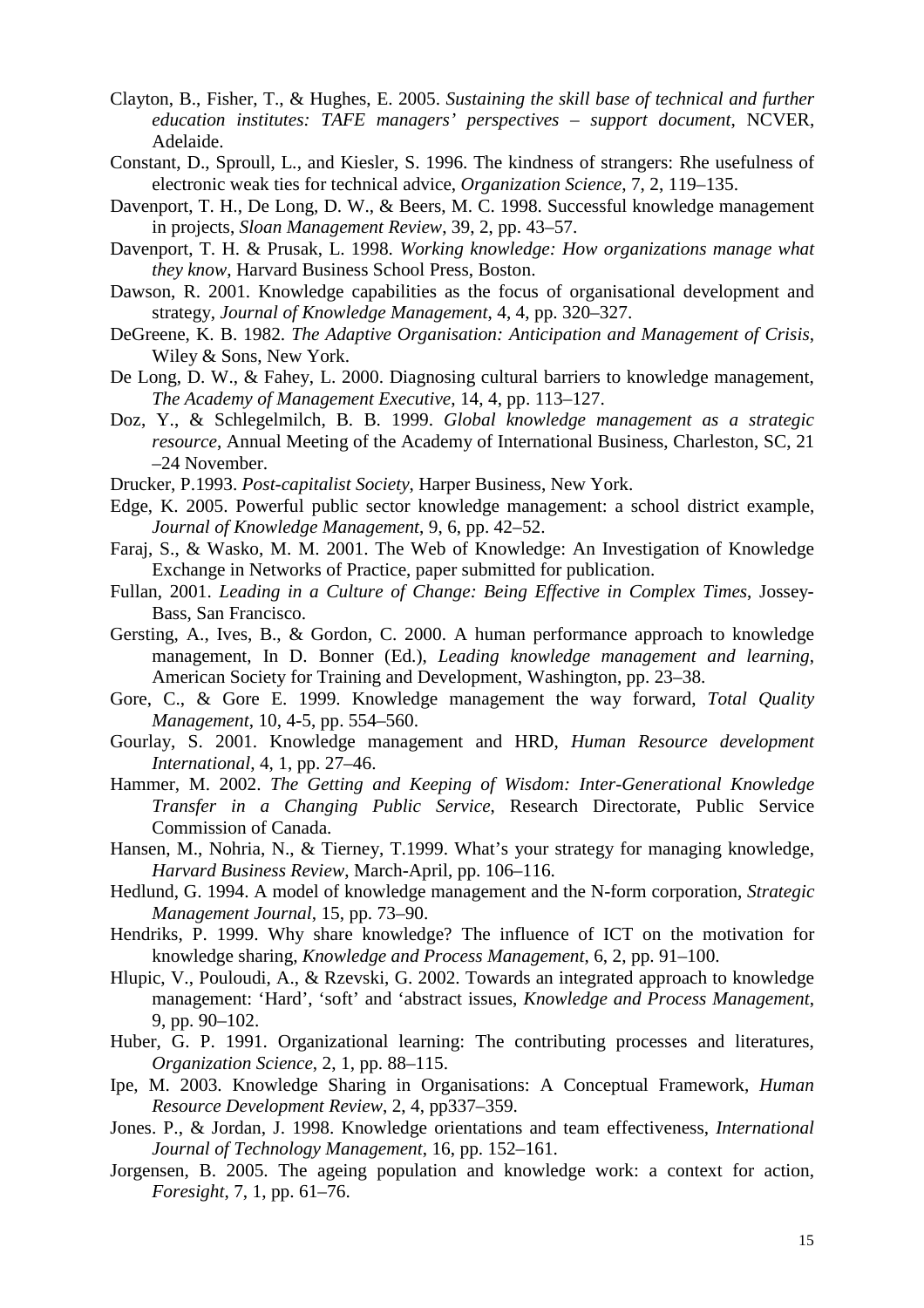- Kankanhalli, T., & Kwok-Kee. 2005. Contributing Knowledge to Electronic Knowledge Repositories: An Empirical Investigation, *MIS Quarterly*, 29, 1, pp.113–145.
- Kreiner, K. 2002. Tacit knowledge management: the role of artefacts, *Journal of Knowledge Management*, 6, 2, pp. 112–123.
- Kogut, B., & Zander, U. 1992. Knowledge of the firm, combinative capabilities, and the replication of technology, *Organisation Science*, 3, 3, pp. 383–397.
- Kumar, R. 2005. *Research methodology: a step-by-step guide for beginners*, 2<sup>nd</sup> edn, Pearson Education Australia, Frenchs Forest, NSW.
- Lam, A. 2000. Tacit knowledge, organisational learning and societal institutions: An integrated framework, *Organization Studies*, 21, 3, pp. 487–513.
- Lave, J., & Wenger, E. 1991. *Situated Learning*, Cambridge University Press, Cambridge.
- Lee, J. 2001. The impact of knowledge sharing, organisational capability and partnership quality on IS outsourcing success, *Information & Management*, 38, 5, pp. 323–335.
- Lehner, F. 1990. Expert systems for organizational and managerial tasks, *Information and Management*, 23, 1, pp. 31– 41.
- Lengnick-Hall, M. L., & Lengnick-Hall, C. A. 2003. *Human Resource Management in a Knowledge Economy: New Challenges, New Roles, New Capabilities*, Berrett-Koehler, San Francisco.
- Lin, H. F., & Lee, G. G. 2006. Effects of socio-technical factors on organizational intention to encourage knowledge sharing, *Management Decision*, 44, 1, pp. 74–88.
- Lowendahl, B. R. Revang, O., & Fosstenlokken, S. M. 2001. Knowledge and value creation in professional service firms: A framework for analysis, *Human Relations*, 54, 7, pp. 911–931.
- Malhotra, Y. 1998. Knowledge management, knowledge organizations and knowledge workers: a view from the front lines, Mail Business Newspaper, February 19, available at: http://www.brint.com/interview/maeil.htm, (accessed 10 January 2008).
- Master, M. 1999. Making it work, *Across the Board*, 36, 8, pp. 21–24.
- Meyer, P. 2002. Improvisation power, *Executive Excellence*, 19, 12, pp. 17–18.
- McAdam, R., & Reid, R. 2001. A comparison of public and private sector perceptions and use of knowledge management, *Journal of European Industrial Training*, 24, 6, p.317.
- McLean, W. H., & DeLone, E.R. 2005. The DeLone and McLean Model of Information Systems Success: A Ten-Year Update, *Journal of management Information Systems*, 19, 4, pp. 9–30.
- Mitchell, J. 2008. Unknown worlds of the education revolution, *Campus Review,* 18, 1 p14
- Morey, D., & Frangioso, T.1998. Aligning an organization for learning: the six principles of effective learning, *Journal of Knowledge Management*, 1, 4, pp. 308–314.
- Murray, S. 2001. Motivating public sector employees, *Financial Times*, London, p. 10.
- Nahapiet, J. & Ghoshal, S. 1998. Social capital, intellectual capital and the organizational advantage, *Academy of Management Review*, 23, 2, pp. 242–266.
- Neuman, W. L. 2006. *Social Research Methods Qualitative and Quantitative Approaches*, 6<sup>th</sup> edn, Pearson Education, Boston.
- Nonaka, I. 1991. The knowledge-creating company, *Harvard Business Review*, November-December, pp. 96–100.
- Nonaka, I. 1994. A dynamic theory of organisational knowledge creation, *Organization Science*, 5, 1, pp.134–139.
- Nonaka, I., & Konno, N. 1998. The concept of "BA": Building a foundation for knowledge creation, *California Management Review*, 40, 3, pp. 40–54.
- Nonaka, I., & Takeuchi, H. 1995. *The knowledge creating company: How Japanese companies create the dynamics of innovation*, Oxford University Press, New York.
- Nunes, M. B., Annansingh, F., Eaglestone, B., & Wakefield, R.2006. Knowledge management issues in knowledge –intensive SMEs, *Journal of Documentation*, 62, 1, pp.101–119.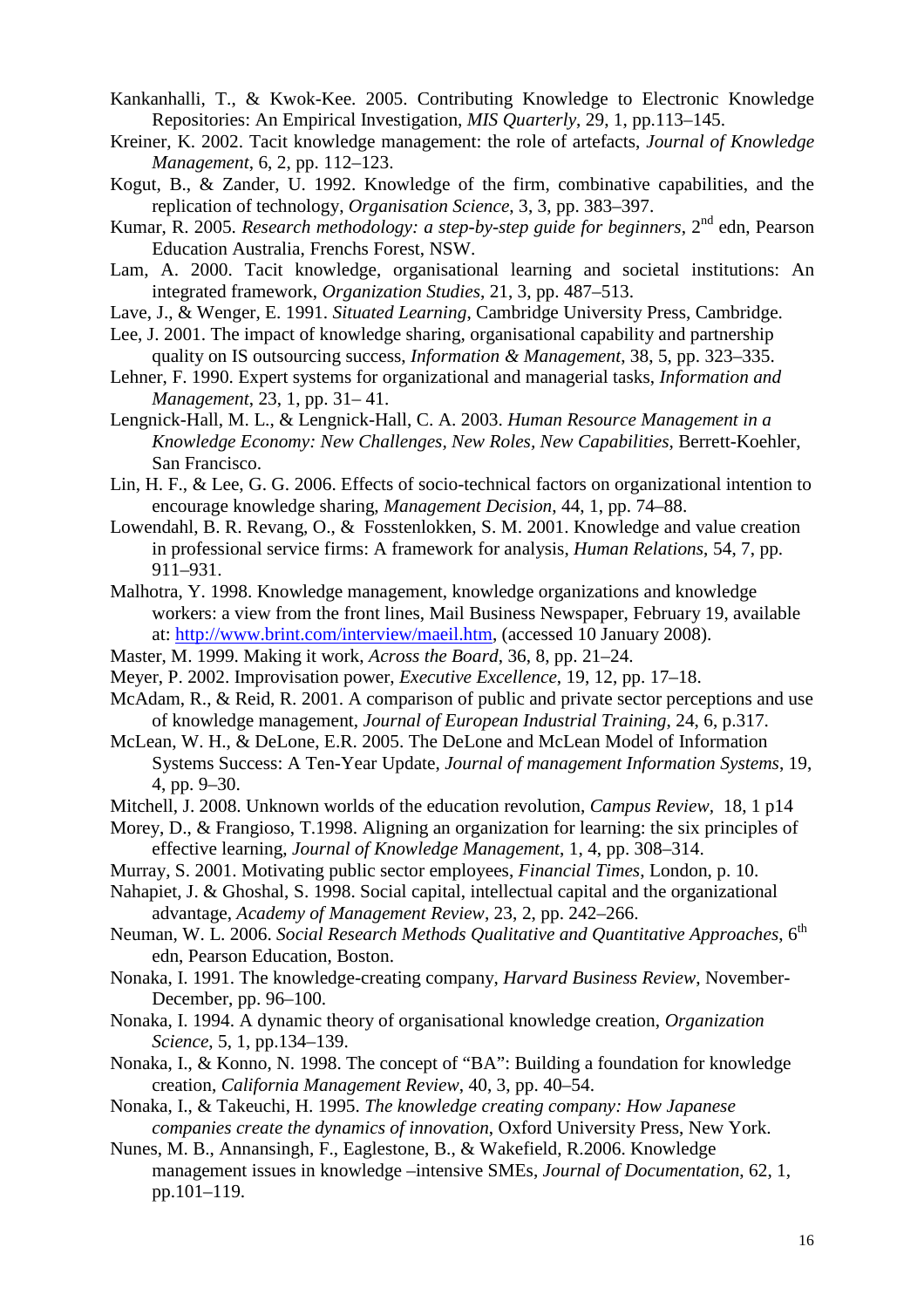- Pan, S. L., & Scarbrough, H. 1999. Knowledge management in practice: An exploratory case study, *Technology Analysis and Strategic Management*, 11, 3, 359–374.
- Polanyi, M. 1966. *The Tacit Dimension*, Routledge and Keoan, London.
- Powell, R. R., & Connaway, L. S. 2004. *Basic Research Methods for Librarians*, 4<sup>th</sup> edn, Libraries Unlimited, Westport.
- Quinn, B., Anderson, P., & Finkelstein, S. 1996. Leveraging intellect, *Academy of Management Executive*, 15, pp. 88– 102.

Quintas, P., Lefrere, P., and Jones, G. 1997. Knowledge Management: A Strategic Agenda,

*Long Range Planning*, 30, 3, pp. 385-391.

- Rea, L. M., & Parker, R. A. 2005. *Designing & Conducting Survey Research: A Comprehensive Guide*, 3rd edn, Jossey-Bass, San Francisco, CA.
- Read, W., & Thibodeau, J. 1999. Knowledge within. *Practical accountant*, December, pp. 59 – 61.
- Rowley, J. 2000. From learning organisation to knowledge entrepreneur, *Journal of Knowledge Management*, 7, 1, 7–15.
- Saunders, M., Lewis, P., & Thornhill, A. 2003. *Research Methods for Business Students*, 3rd edn, Pearson Education, Essex, England.
- SBIT. 2007. *Workforce Profile*, Southbank Institute of Technology, Brisbane
- Schacter, D. L. 1992. Implicit knowledge: New perspectives on unconscious processes, *Proceedings of the National Academy of Science USA*, 89, pp.11113–11117.
- Schultz, M. 2001. The uncertain relevance of newness: Organisational learning and knowledge flows, *Academy of Management Journal*, 44, 4, pp. 661–681.
- Seng, C.V., Zannes, E., & Pace, R. W. 2002. The contributions of knowledge management to workplace learning, *Journal of Workplace Learning*, 14, 4, pp.138–147.
- Snowden, D. 1997. A framework for creating a sustainable programme, in *Knowledge management: A Real Business Guide*, Caspian Publishing, London.
- Srikanataiah, T.K., & Koenig, M. E. D. 2000. *Knowledge Management for the Information Professional*, American Society for Information Science, New Jersey.
- Staron, M., Jasinski, M., & Wheatherley R. 2006. *Life Based Learning A strength based approach for capability development in vocational and technical education*, ICVET, Darlinghurst.
- Stewart, T. A. 1997. *Intellectual capital: The new wealth of organizations*, Doubleday Currency, New York.
- Steyn, G. M. 2004. Harnessing the power of knowledge in higher education, *Academic Research Library*, 124, 4, pp. 615–631.
- Symons, H. 2000. *Knowledge management in Technical and Vocational Education and Training,* Centre for Undertaking Research in Vocational Education, Canberra Institute of Technology.
- Taylor, S., & Todd, P. A. 1995. Understanding Information Technology Usage: A Test of Competing Models, *Information Systems Research*, 6, 3, pp.144–176.
- TEDI, (2006) *The Training, Managing and Supporting Sessional Teaching Staff Project* Teaching and Educational Development Institute, University Of Queensland, St Lucia http://www.tedi.uq.edu.au/SessionalTeaching/, (accessed 9 January 2008).
- Teigland, R., & Wasko McLure, M. 2003. Integrating Knowledge through Information Trading: Examining the Relationship between Boundary Spanning Communication and Individual performance, *Decision Sciences*, 34, 2, pp.261–286.
- Tsoukas, H., & Vladimirou, E. 2001. What is Organizational Knowledge? *Journal of Management Studies*, 38, 7, pp. 973–993.
- Tuomi, I. 1999. Data is More Than Knowledge: Implications of the Reversed Hierarchy for Knowledge management and Organisational Memory, in *Proceedings of the Thirty-Second Hawaii International Conference on Systems Sciences*, IEEE Computer Society Press. Los Alamitos, CA.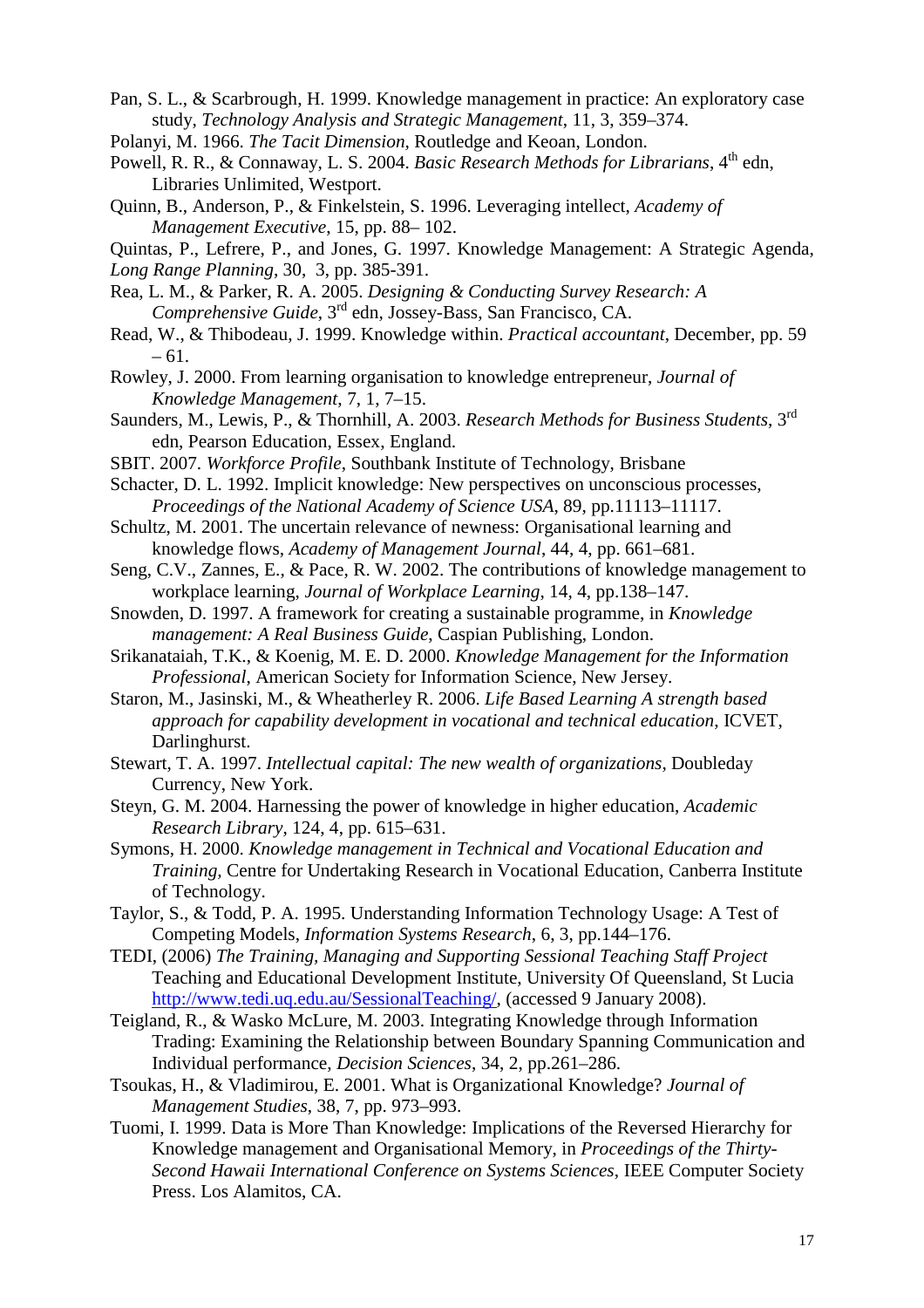- Van den Hoof, B., & De Ridder, J. A. 2004. Knowledge sharing in context: The influence of organizational commitment, communication climate and CMC use on knowledge sharing, *Journal of Knowledge Management*, 8, 6, pp. 117–130.
- Wasko, M. M., & Faraj, S. 2005. Why Should I Share? Examining Knowledge Contribution in Networks of Practice, *MIS Quarterly*, 29, 1, pp. 35–57.
- Wah, L. 1999. Making knowledge stick, *Management Review*, May, pp. 24–29.
- Wenger, E. (1998) *Communities of Practice: learning, meaning, and identity*, Cambridge University Press, Cambridge.
- Wenger E., McDermott, R., & Snyder, W. 2002. *Cultivating Communities of Practice*  Harvard Business School Press, Boston.
- Wilson, T. D. 2002. The nonsense of 'knowledge management', *Information Research*, 8, 1, available at http://informationr.net/ir/8-1/paper144.html, (accessed 10 January 2008).
- Yao, L. J. Kam, T. H. Y., & Chan, S. H. 2007. Knowledge sharing in Asian public administration sector: the case of Hong Kong, *Journal of Enterprise Information Management*, 20, 1, pp. 51–69.
- Zack, M. H. 1999. Managing Codified Knowledge, *Sloan Management Review*, 40, 4, pp. 45 –58.
- Zeleny, M. 2000. Knowledge vs. information, *The IEBM Handbook of Information Technology in Business*, Thomson Learning, London.
- Zyngier, S., Burstein, F., & McKay, J. 2004. Knowledge management governance: a multifaceted approach to organizational decision and innovation support, *Proceedings of the 2004 IFIP International Conference on Decision Support Systems (DSS2004)*, 1-3 July 2004, Prato, Italy.